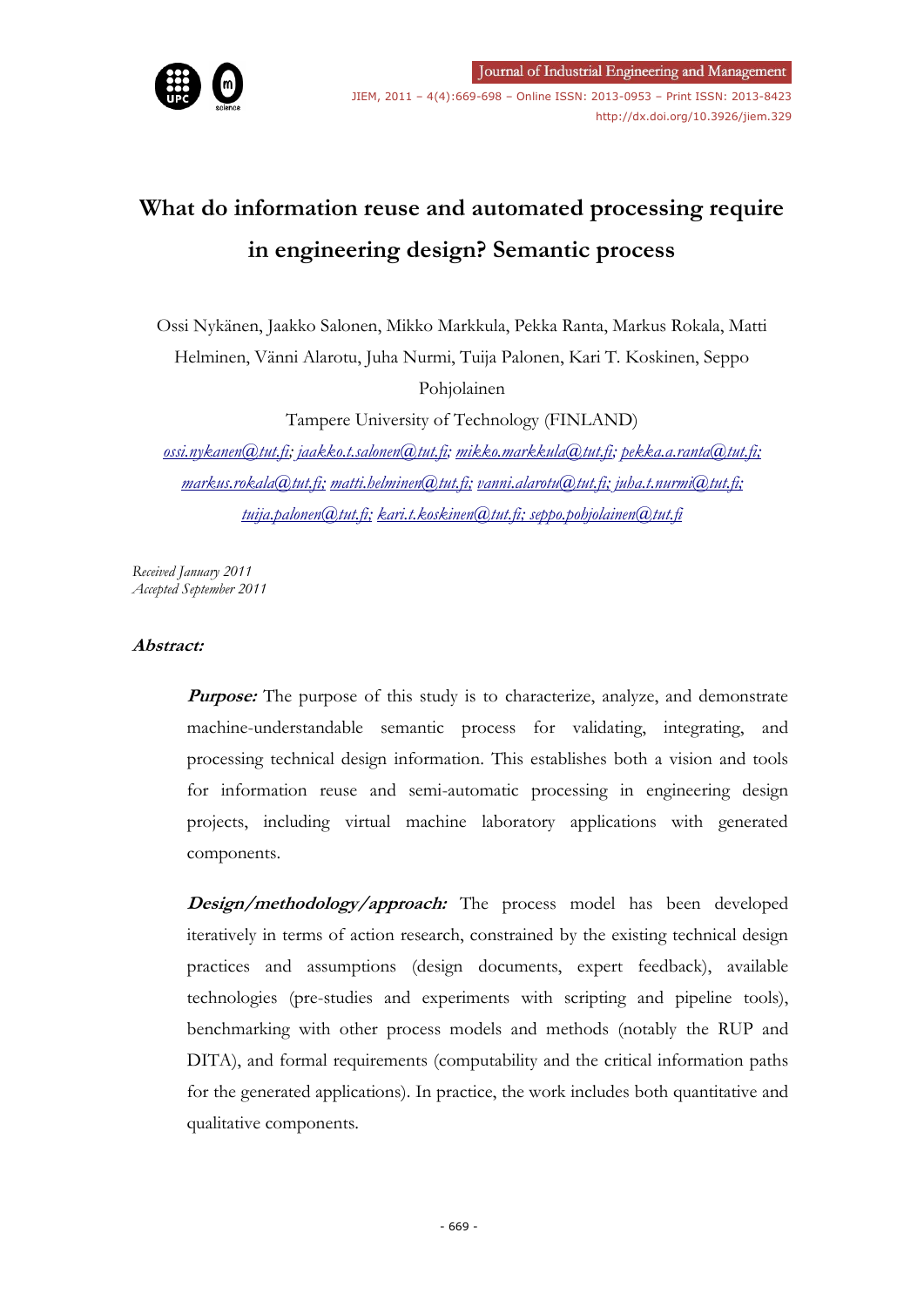**Findings:** Technical design processes may be greatly enhanced in terms of semantic process thinking, by enriching design information, and automating information validation and transformation tasks. Contemporary design information, however, is mainly intended for human consumption, and needs to be explicitly enriched with the currently missing data and interfaces. In practice, this may require acknowledging the role of technical information or knowledge engineer, to lead the development of the semantic design information process in a design organization. There is also a trade-off between machine-readability and system complexity that needs to be studied further, both empirically and in theory.

**Research limitations/implications:** The conceptualization of the semantic process is essentially an abstraction based on the idea of progressive design. While this effectively allows implementing semantic processes with, e.g., pipeline technologies, the abstraction is valid only when technical design is organized into reasonably distinct tasks.

**Practical implications:** Our work points out a best practice for technical information management in progressive design that can be applied on different levels.

**Social implications:** Current design processes may be somewhat impaired by legacy practices that do not promote information reuse and collaboration beyond conventional task domains. Our work provides a reference model to analyze and develop design activities as formalized work-flows. This work should lead into improved industry design process models and novel CAD/CAM/PDM applications, thereby strengthening industry design processes.

**Originality/value:** While extensively studied, semantic modeling in technical design has been largely dominated by the idea of capturing design artifacts without a clear rationale why this is done and what level of detail should be favored in models. In the semantic process presented in this article, the utility and the chief quality criteria of semantic models (of technical information and artifacts) are explicitly established by the semantic processing pipeline(s). This constructively explains the significance of semantic models as communication and information requirement interfaces, with concrete use cases.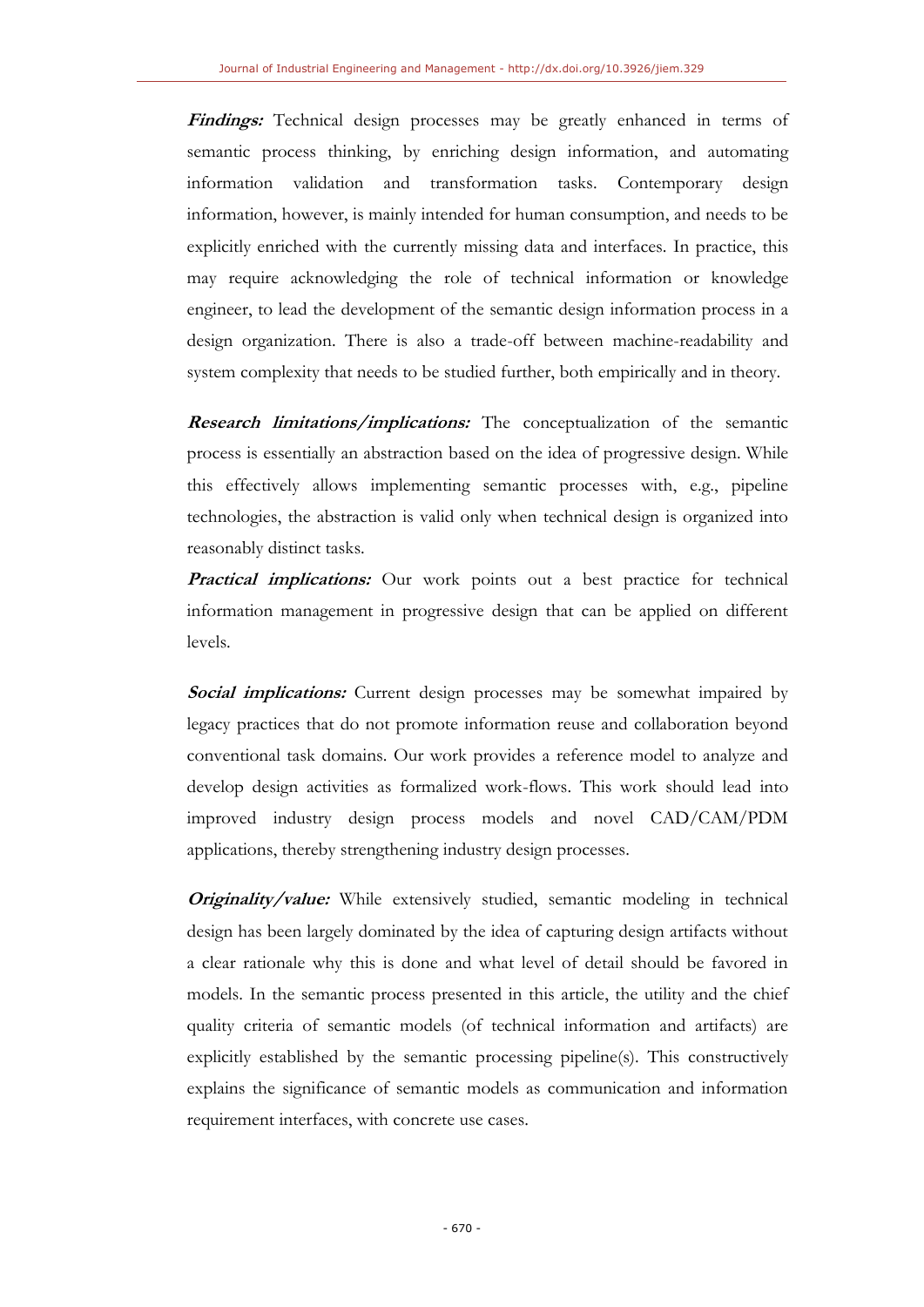**Keywords:** semantic process, design process, engineering design, engineering information management, pipeline data processing

# **1 Introduction**

Designing complex machines involves the creation of design sketches and blueprints of various types. In addition to the primary objective of documenting the machine design for purposes of implementation and production, the design information can be utilized also in other applications. These include simulations, technical documentation, and virtual laboratory applications for training purposes.

According to the current practice, producing material that is not directly related to core machine design is often considered merely as a "secondary" objective. Further, the related secondary tasks are not always directly linked to the primary design activities with clear requirements. As a consequence, producing the artifacts related to the secondary applications is sometimes detached from the primary design process: It might be performed by different people with other tools, perhaps even re-engineering data (implicitly) present in the early design process. However, to reduce development costs, and to meet the needs of the other designers, the requirements and information flows between actors need to be acknowledged throughout the design process. Motivation for this is relatively clear: In an ideal case, many secondary applications, such as part catalogues and visualizations, could be programmatically generated from the original, rich enough design data.

In this article, we present an information processing architecture that captures and reuses the flow of semantics-aware technical information in a design process from design information systems to the primary and secondary applications. Our main use case is semi-automatically generating virtual machine laboratories from existing design information, including simulations for virtual prototyping purposes.

The main contribution lies in elaborating and explaining the underlying *semantic process* related to machine design. Compared with the state of the art, instead of insisting a central data repository or a toolset, we emphasize the information protocols between different design activities in design. This yields certain minimalism in process planning: It captures the critical information flow in a design process, but leaves room for design culture specific organization of individual design tasks and tools. Our work culminates into introducing a novel, semantic process model for analyzing and managing design information flows. This provides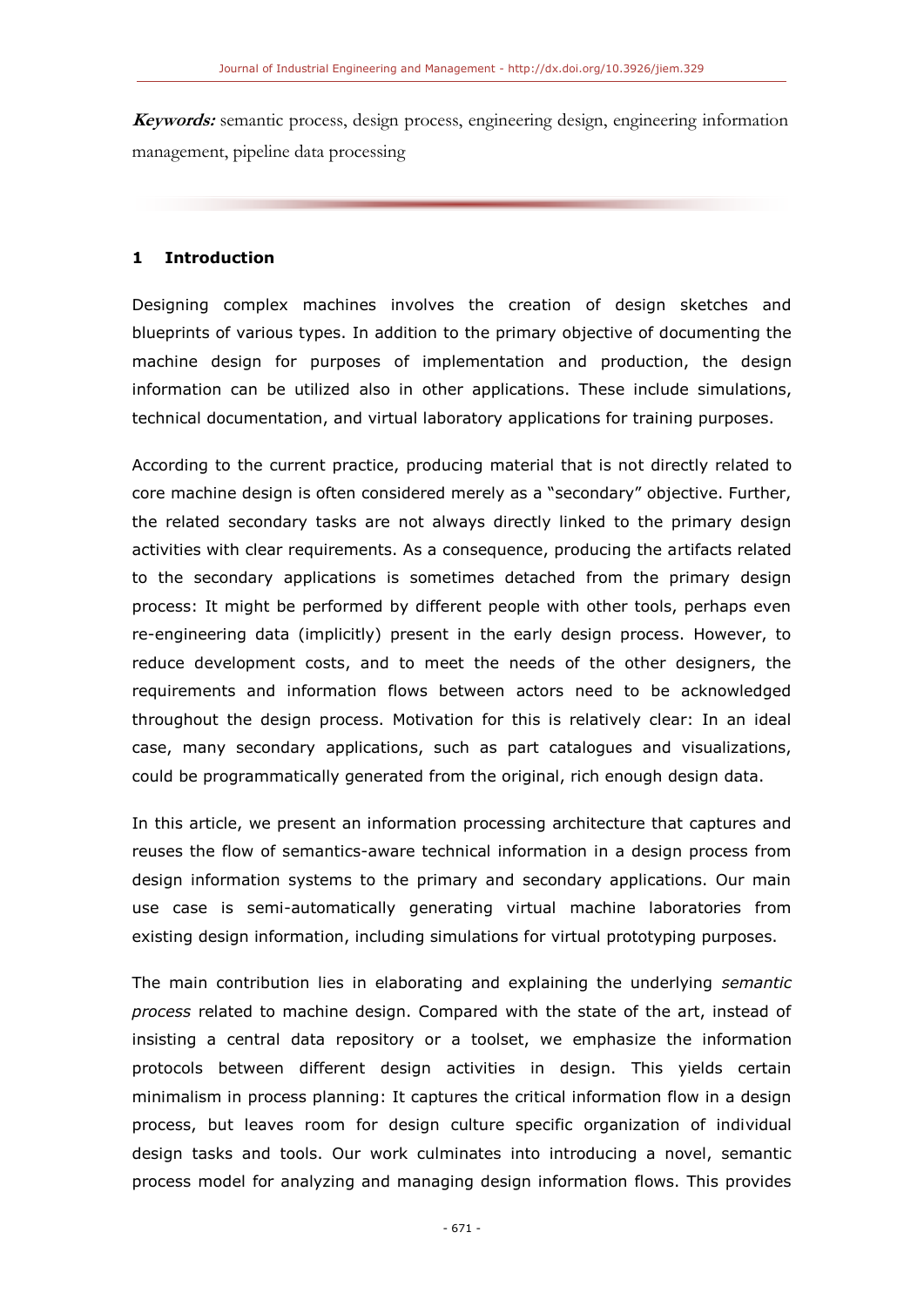an efficient method for reusing design information using semantic data processing pipelines. We also demonstrate this by generating a simulation model from design data, utilizing a library of general-purpose simulations blocks.

While semantic modeling methods are increasingly adopted in managing design information structures, pipeline-oriented semantic modeling is rather new. From our application point of view, semantic process perspective enables the low-cost semiautomatic generation of virtual machine libraries and other work products, secondary to traditional manufacturing. We also believe that the instructional aspect of this work very important, since it provides organizations conceptual tools for understanding and benchmarking their design processes, and promotes individual designer awareness (design as service vs. design as solo activity).

We present our work in the context of a specific Semogen research project (phase I during 2010-2011) which studies industrial virtual laboratory production methods in the context of semantic modeling. Our applications are related to mobile rockdrilling machines with a human operator. The project is mainly funded by the Technology Industries of Finland Centennial Foundation and benefits from the expertise of its industrial partners of different domains, including design and manufacturing, CAD/CAM development, documentation, and engineer training.

The rest of this article is organized as follows: After this Introduction, we outline the background of our work in Section 2. In Section 3, we consider the elements of well-defined and reusable design processes in general. In Section 4, we establish an abstract model for semantic data processing, and consider implementations. In Section 5, we present a case study of generating simulations from hydraulics diagrams, and discuss related experiences. Finally, in Section 6, we conclude the article and make notes about the related trends of engineering design.

# **2 Background and motivation**

In the context of progressive design paradigm (Herrman, 2010), improving design process flow requires first considering the process of information structuring for formal reuse (Troussier, Pourroy, Tollenaere & Trebucq, 1999), and then introducing the modern semantic modeling and computing techniques to provide ICT support for the tasks (Zhang & Yin, 2008; Brandt, Morbach, Miatidis, Theißen, Jarke & Marquardt, 2008). A practical solution of the efficient reuse problem involves at least three components: CAD/CAM and simulation environments, product data management and resource planning systems, and data processing tools. By using modern design tools one may readily establish a link between a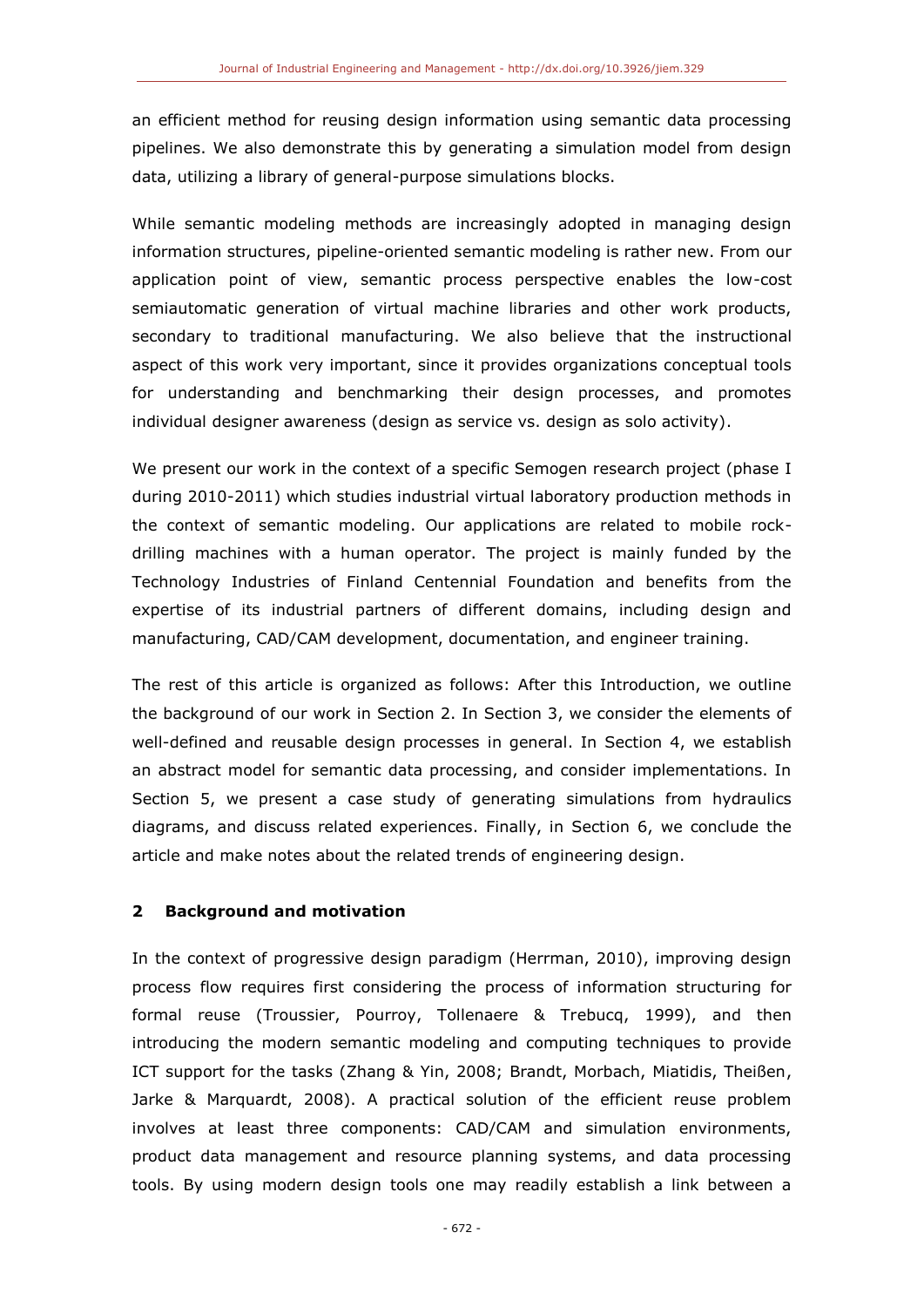design activity (such as mechanics design), product data management, and simulation. Commercial products such as SolidWorks and Dynamic Designer provide tool suites for both designing and rapid simulating of specified artifacts. In addition, general-purpose information architectures such as DITA exist for facilitating reuse in technical documentation (Raaphorst & Johnson, 2007).

Considerable research efforts have been made to develop open-source platforms for high level simulation software, such as the simantics.org project which provides an Eclipse-based framework of tools for structural data management and simulations (Järvinen, Puolamäki, Siltanen & Ylikerälä, 2009; Eclipse, 2010a). In general, the process of accessing data in a machine-readable way, or generating simulations, is usually based on reusable blocks or templates and automation is sought from added descriptions (Lucko, Benjamin, Swaminathan & Madden, 2010). Actual modeling has traditionally been conducted according to the Integration DEFinition (IDEF) modeling principles but the development of Unified Modeling Language (UML), and Extensible Markup Language (XML), specifications has introduced an option of using new, perhaps more easily applicable technologies and tools for the task (Noran, 2000). Using more formal models not only enables data integration but also automated inconsistency handling (Almeida da Silva, Mougenot, Blanc & Bendraou, 2010).

Database-centric design paradigm has also renewed its popularity. The recent TIKOSU project (2009-2011) emphasizes database centric design of machine control systems by defining the linkage between these artifacts across process boundaries, establishing a centralized, single source data repository. As a part of its activities, the project reviewed several system engineering data models such as Föderdal information architecture, AutomationML, PG-Pla-INC project, GENESYS project, Vector informatik's eAsee tool, CANopen XML specification, PLCopen XML specification, AP233 of ISO 10303, ASAM automotive specifications (Alanen et al., 2011). It is noteworthy that according to the current systems, formal design information models typically emphasize "static" data structures and not to the automated pipeline processing aspect of the design information flow between different designers and design tasks. Indeed, some authors suggest that integrated design should cover both data/knowledge modeling and process planning aspects (Ramana & Rao, 2004). In particular, in design systems, tool integration is often largely accomplished by data transfer or data integration via a central data store, neglecting the requirements of the work processes, and communication in the design team is only supported by generic tools like e-mail, video conferences, etc., which are not integrated with engineering design tools (Marquardt & Nagl, 2004).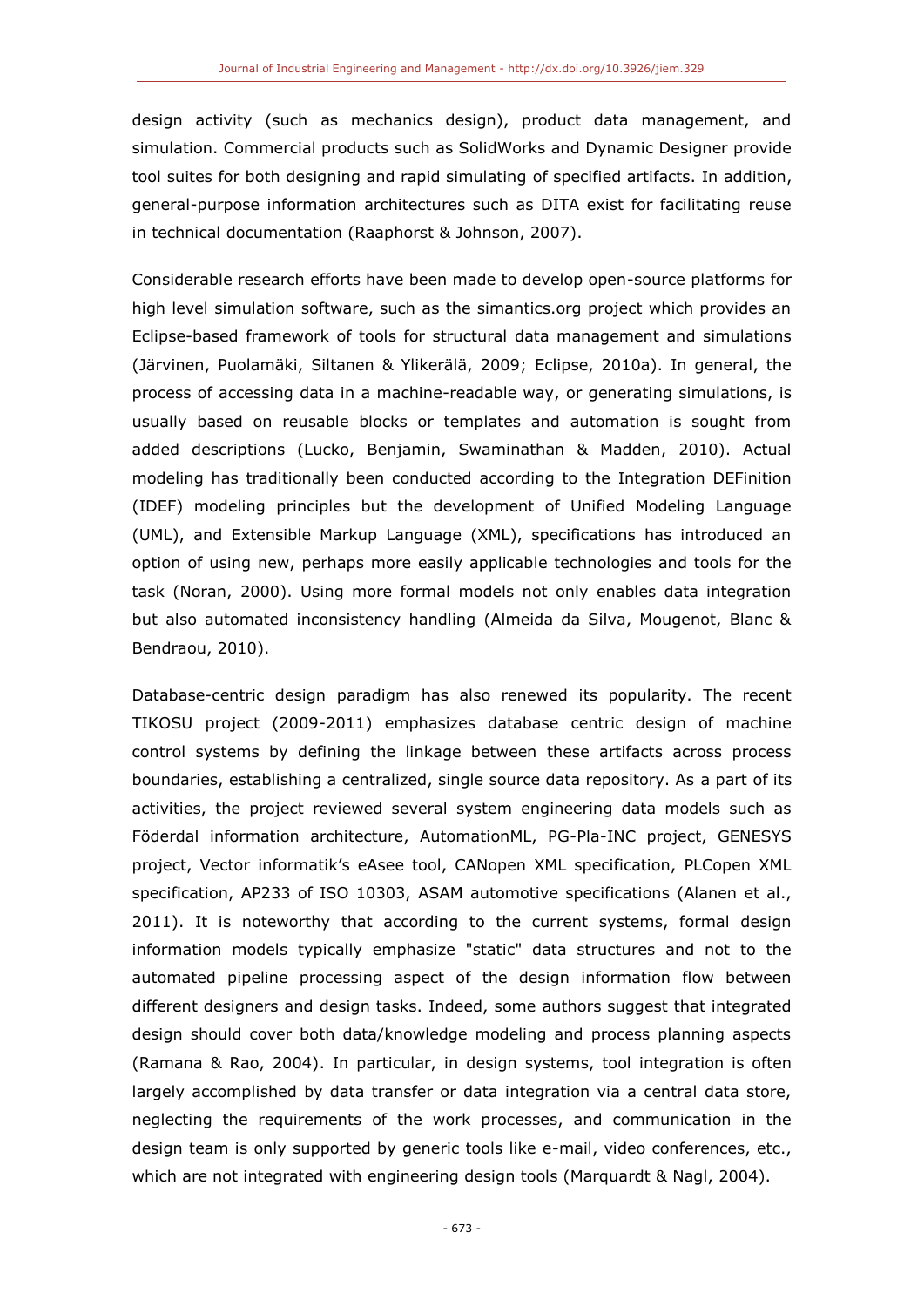However, well-established technologies do exist for asserting general requirements and protocols on the business logic and on the structural information level; consider OASIS Web Services Business Process Execution Language (OASIS, 2007), Ant processor DITA (Raaphorst & Johnson, 2007), or XProc: An XML Pipeline Language (Walsh, Milowski & Thompson, 2010). Combined with traditional and modern engineering design (Pahl & Beitz, 1996; Airila, Pietola & Kuuva, 2001), these provide the necessary processing methods also for design engineers. In turn, however, this shifts the attention from the manually managed global repositories to the information signaling interfaces between design tasks.

In Finland, methods for strengthening design processes have been extensively studied over the past several years. Perhaps the two most significant research initiatives include the national Technology programme of Mechanical Engineering MASINA 2002-2007 (Tekes, 2008) and the national Technology programme of Digital Product Process DTP 2008–2012 (Tekes, 2010). In addition to the particular advancements, the strategic message is relatively clear: First, the simultaneous design of different technical processes is inevitable in order to develop modern, optimized products (Lehtonen, 2006). Second, digitalization of the design (product) processes, in particular during the early stages of design play a key role in establishing competitive advantage in companies of the global market (Ventä, Taklo, & Parviainen, 2007). The entire domain of mechanical engineering research in Finland has also been evaluated in 2000-2007 by international experts (Lensu, 2008). Among other things, the main recommendations include putting more emphasis on fundamental research supporting the long-terms needs of industry and encouraging interdisciplinary collaborations in engineering research.

For us a very practical motivation for studying the semi-automatic generation of virtual machines originates from already (manually) implementing several laboratory environments with industry partners (Ranta, 2005; Palonen, Leino, Koskinen, Ranta, Punki, & Mäkelä, 2007; Markkula, Rokala, Palonen, Alarotu, Helminen, Koskinen, Ranta, Nykänen & Salonen, 2011), and concluded that many of the steps could be automated. However, to do so, the semantic information flows in the machine design process should be elaborated. With this respect, our related work includes, e.g., semantic modeling, computing, and interpretation studies (Nykänen 2007; Nykänen, 2009a; Nykänen 2009b) and research about the various aspects of designing and modeling hydraulics systems (Leino, Koskinen, & Vilenius, 2005; Markkula, 2009; Virta, Aaltonen, Koskinen & Vilenius, 2009).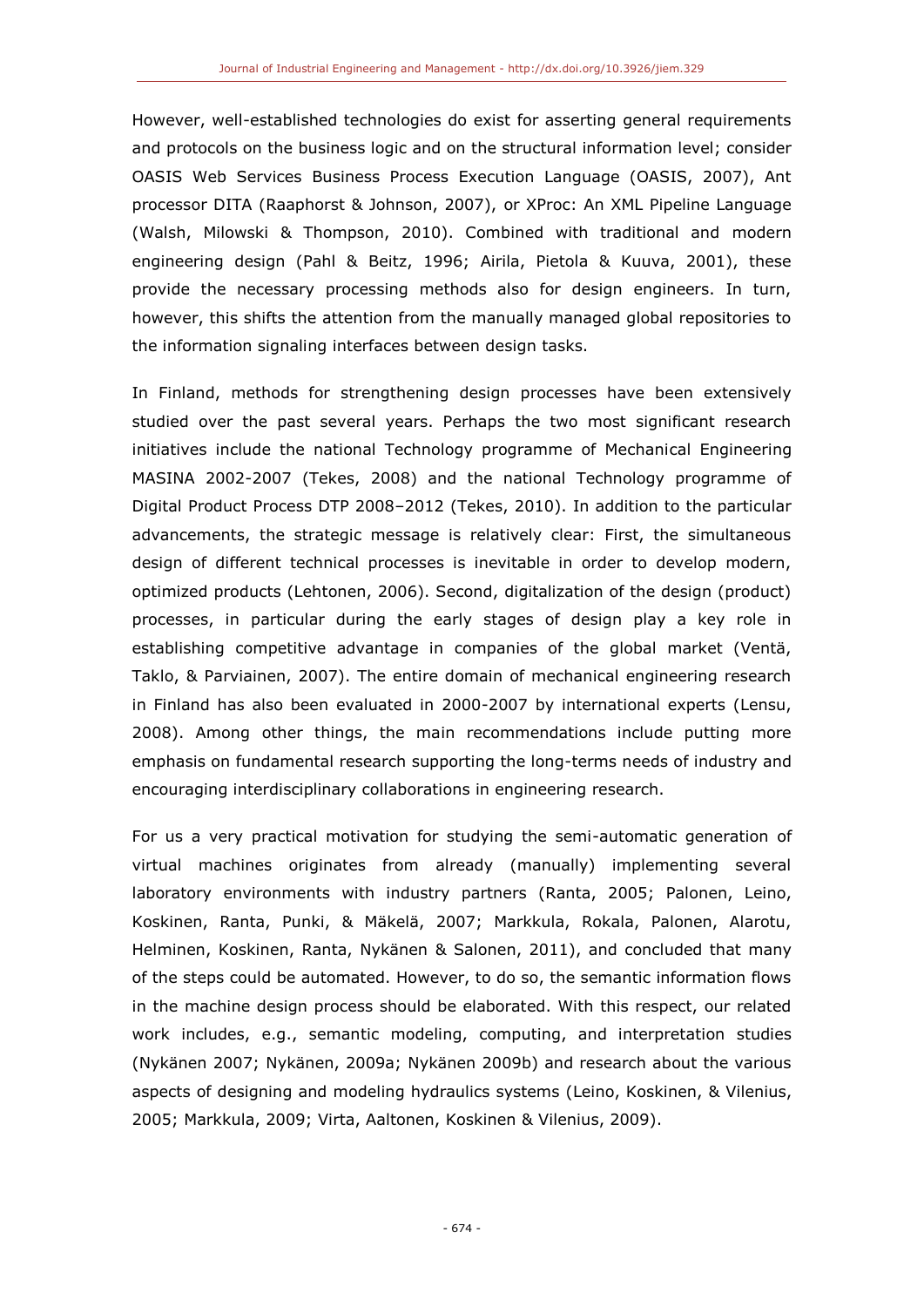However, practice shows that the systemic complexity of design information, systems, and methods is a fundamental issue. Also, many design and consulting companies are quite small which raises practical concerns. For instance, about 80% of the 223 Finnish Association of Consulting Firms SKOL (2010) member organizations in Finland have less than 31 employees. Thus, adopting new design practices boils down to process ownership and HR management: Introducing the role of a knowledge engineer to lead the semantic design information process. In practice, this role might be distributed among the project manager and the chief engineers. For brevity, we do not consider the managerial aspects in detail in this article (Malhotra, Heine & Grover, 2001; Danilovic & Browning, 2007).

#### **3 Elements of a well-defined and reusable design process**

A stereotypical product life cycle includes product planning and marketing, engineering design, manufacturing, order management, production and procurement, and customer delivery and service, including after-sales and maintenance. An ideal engineering design process may further follow the activities of identification of a need, background research, goal statement, performance specifications, ideation and invention, analysis, selection, detailed design, prototyping and testing, and production (Norton, 2008), often aligned with agreement, technical, and evaluation processes. However, if the success and cost indicators of design projects fail to credit "forward thinking", there is a danger of local (over)optimization of individual design activities and tasks. Thus, to optimize the utility of design information, two central challenges of design projects need to be acknowledged. We call these the *coordinated process challenge* and the *semantically rich modeling and computing challenge*.

#### **3.1 Coordinated process challenge**

In progressive design, each design step should ideally aim serving the needs of the other steps: The following step(s) should be served with information, the preceding steps with reasonable requirements. The worst-case scenario involves "reengineering" artifacts of the earlier design stages (Hislop, Lacroix & Moeller, 2004). Good practices enable not only efficient but also sustainable development (Ramani, Ramanujan, Bernstein, Zhao, Sutherland, Handwerker, Choi, Kim & Thurston, 2010). In both cases, initial design decisions play a central role.

Coordinated process issues typically result from unclear practices or missing protocols for exchanging information. Problems typically culminate when professionals from different disciplines meet. For instance, "hard" machine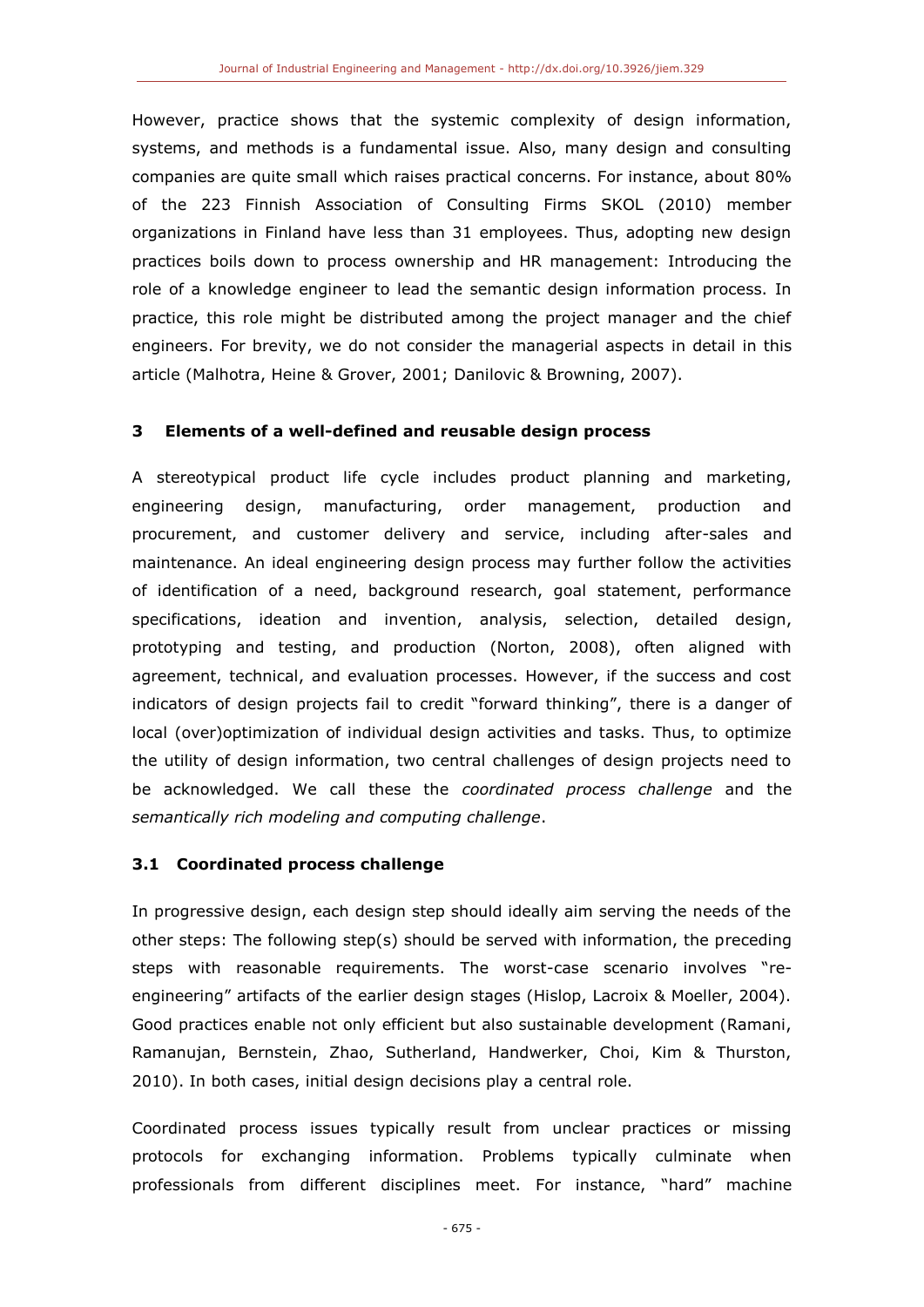engineering designers are often unaware of the technical information requirements posed by "soft" after-sales application developers, and viceversa.

Perhaps the most widely applied, structured design process framework is found from software engineering: The (IBM) Rational Unified Process (RUP) (Kroll & Kruchten, 2003; Kroll & Royce, 2005). RUP is an adaptable development process framework that is tailored by the development organizations according to their needs. Note that general frameworks also help identifying concrete tools, such as composer and management tools, wikis, and issue trackers (Eclipse, 2010b).

In the machine design context, we may now use RUP for helping to answer the questions like "What are the elements of a good machine design process in general?" or "What elements is a particular machine design process missing?" RUP points out several nice practices applicable in the machine design context:

- Project lifecycle takes place in four phases (in which iterations may take place): Inception, Elaboration, Construction, and Transition. In particular, the Inception and the Elaboration phases suggest setting clear requirements, constraints, and key features before Construction.
- Work is takes place around Roles (who), Work Products (what), and Tasks (how). This provides concepts for identifying a specific design task in a system of manageable units and interfaces.
- There are six engineering disciplines: Business and Modeling, Requirements, Analysis and Design, Implementation, Test, and Deployment. Thus, system engineering is not "only technical designing"; specific design tasks must be accompanied with e.g. process management which in our case requires the identification of and coordination with other activities.
- There are also supporting disciplines, including Environment, Configuration and Change Management, and Project Management. In our case, the Configuration and Change Management suggests acknowledging the configuration (versioning) management of design information.
- General best practices minimize faults and maximize productivity, namely: Develop iteratively, Manage requirements, Use components, Model visually, Verify quality, and Control changes. These serve as rules of good engineering in general, suggesting active collaborations and seeking means to use external tools and representations to manage the process.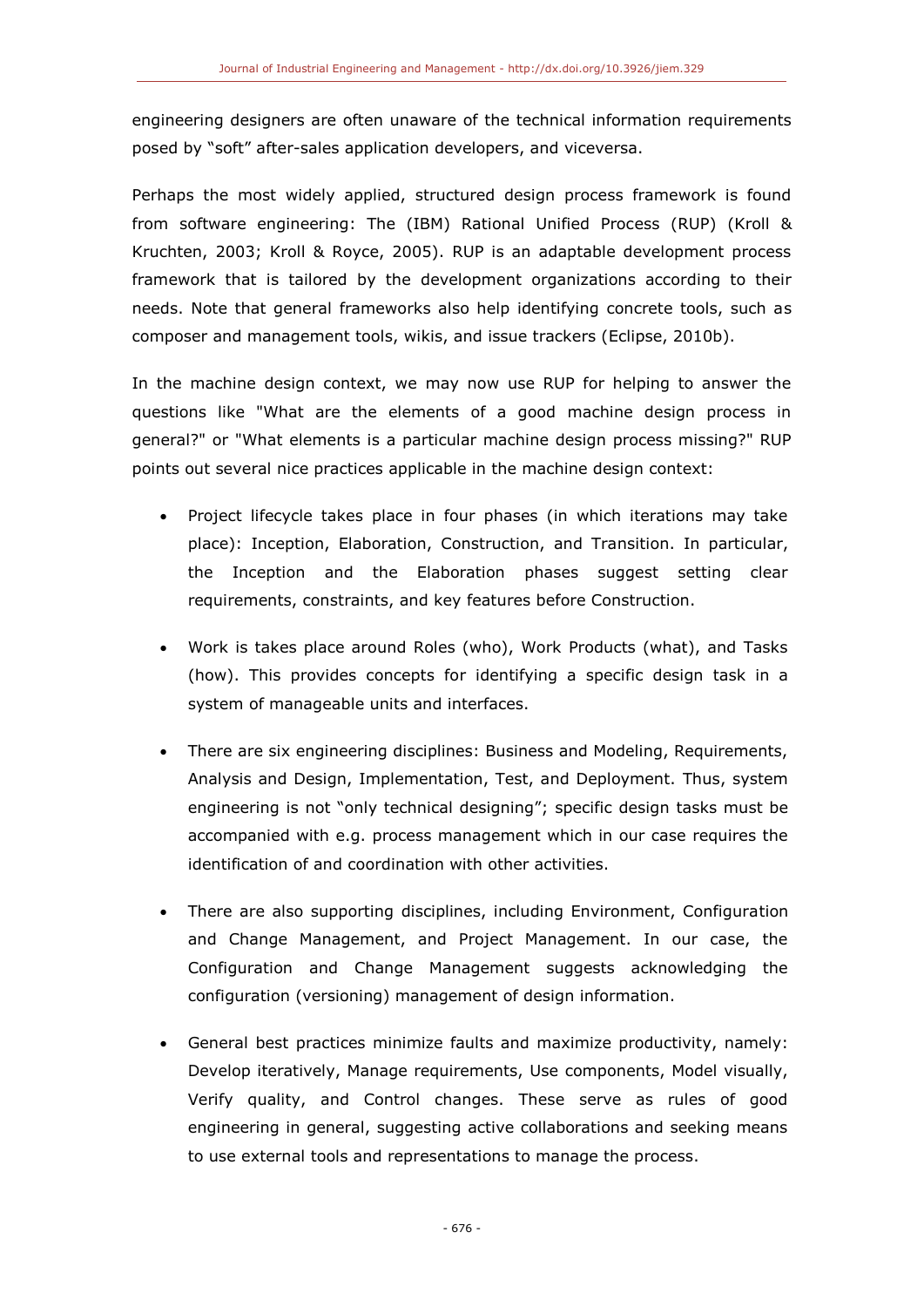This helps identifying success criteria for well-coordinated design processes:

- The measures of design productivity and costs must be established on an appropriately high management level, based on Business and Modeling and/or Project Management principles. (Not only within a particular phase or "core" engineering discipline.)
- The roles of designers and the work products need to be explicitly identified, setting concrete requirements and protocols between project activities. (Not only agreed informally between expert designers.)

Equipped with this insight, we will next consider our second challenge.

# **3.2 Semantically rich modeling and computing challenge**

The second challenge results from the inherit complexity of an engineering process. Ideally, the design process is properly modeled (OMG, 2008) and the relevant design information can be read from the properly encoded design documents. In practice, processes may be poorly described and reading design documents may be difficult for humans and impossible to software. Writing out implicit information in design documents, however, may introduce additional work. Thus, concrete benefits must be pointed out by project management-level indicators.

The first step in addressing the challenge lies in understanding the typical elements of information in a design task. In practice, even very restricted design tasks involve using lots of models, specifications and model-specific attributes. Troussier, Pourroy, Tollenaere and Trebucq (1999) identify over twenty categories of attributes related to a particular well-defined mechanical design analysis case. Ideally, these specifications would automatically match the needs of the other design activities. In practice, however, this requires sufficiently formal *information interfaces* between design activities. Since information needs may vary upon application (e.g. a simulation model or a simple pass/fail simulation outcome), information interfaces should be introduced upon concrete needs.

In this context, semantic modeling means writing out the meaning of the given structures with respect to a certain application in a machine-processable way, without having to understand them in per se. This typically involves describing the classifications and relationships of the design artifacts with respect to some common domain model and/or theory. For instance, a specific block in a CAD design might be described as a component of a specific type, drawn from machine component ontology (e.g. as a pump). This added piece of information would then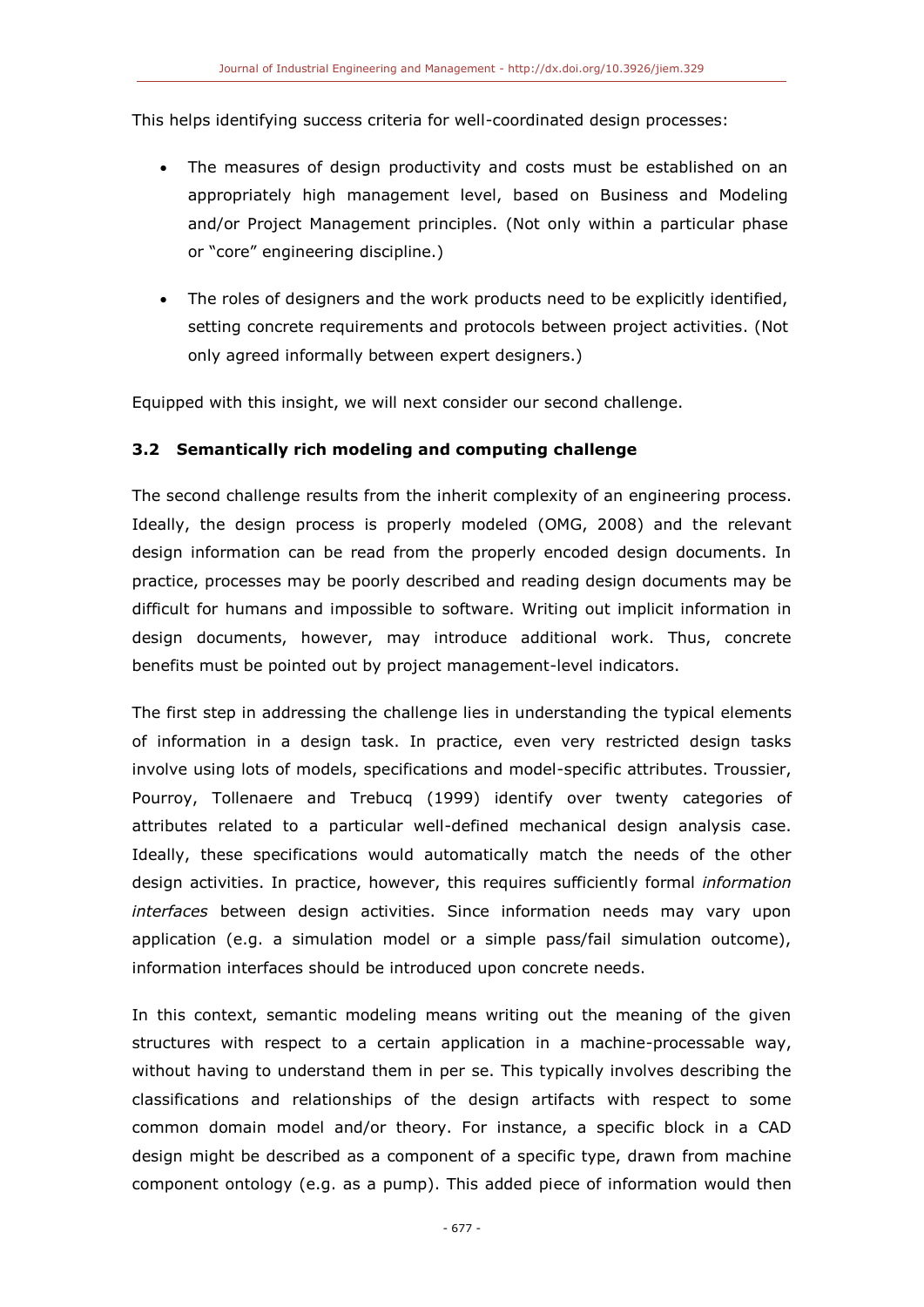allow automatically integrating the block with a simulation model in a later design activity (e.g. with a generic Simulink "pump" model with few parameters). Technically, this requires three things: First, *identifying* the desired (e.g. CAD) block with a well-defined reference, second, *classifying* the identified object with respect to some controlled vocabulary, and third, *acknowledging the context of this information* with respect to a semantic design and application process. Equipped with this information, one can then semantically compute with the data.

By *semantic computing* we mean "computing with (machine processable) descriptions of content and (user) Intentions" (IJSC, 2010). In our context, this means describing data semantics with respect published common data models and theories, and then making queries and other computations on the level of the encoded descriptions. For instance, simply knowing that a component "a10" in a hydraulics design is a kind of a hydraulic pump, that hydraulic pumps are machines (now in the sense of abstract physics), and that machines typically create heat as a byproduct, allows pinpointing components that produce heat in a system.

Typical machine design activity takes place iteratively, starting from problem definition and sketching. In a semantic process, these should capture both design insight and information requirements. For instance, a semantically rich, machine readable sketch of a machine simulation model not only captures the design insight of a particular simulation implementation, but also points out what information is assumed to be requested from the preceding design activities (such as mechanical design, component list, and machine-specific parameters and attributes). Optimizing the global design cost might suggest moving information production responsibilities downwards in the global information consumption food chains, to a point where further delegation would introduce additional costs.

When considering specific technologies for the semantic modeling part, good candidates exist. Considering the modeling part, perhaps the most obvious generalpurpose technologies for semantic modeling are provided by the W3C Semantic Web technologies (W3C, 2010; Gómez-Pérez, Fernández-López & Corcho, 2004; Ellemang & Hendler, 2008). Perhaps surprisingly, adopting a good, specific semantic machine description (etc.) vocabulary is much more difficult. While general-purpose technical vocabularies exist (including the licensed ones, see, e.g., (SFS, 2008) and similar standards), precise global vocabularies are not always available or used in hands-on design – particularly when PDM systems does not support or require this and when designers adopts ad hoc terminologies. Thus, unless using standard classifications is systematically insisted on the level of project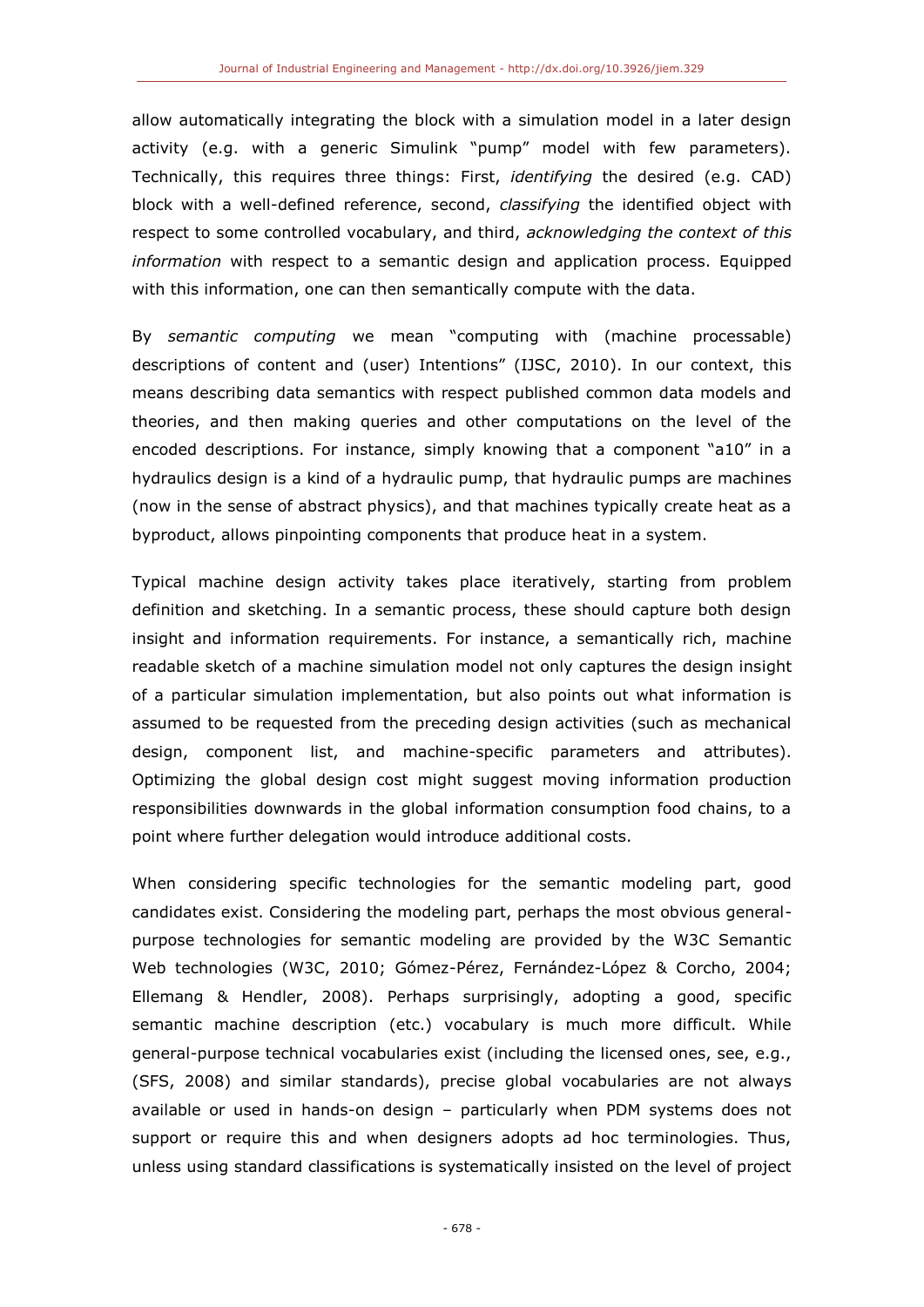quality control, at the early stages of adoption, semantic processes are likely to capture "only" the terms of the local design culture. Using standard names, however, is crucial for machine processing and transfer. Once a proper process is followed, benefits cumulate and motivating should become easier.

From the semantic computing perspective, we may perceive the design process in terms of a *semantic data processing pipeline*: The data processing pipeline consists of tasks pointed out by the project coordination, where each task transmits information as requested by the design (sketching) activities. Depending on the technical design of the pipeline and the formality of the data, the data processing pipeline may be used for documenting information interfaces, validating information requirements, and even automatically processing technical design data and thus generating new applications. Pipelines may also encode information that is simply useful for informal designer communication (common map or reference).

We may now outline success criteria for semantic modeling/ computing as follows:

- Semantic modeling that is required to capture design information has two main use cases: Capturing design insight for the purposes of the particular engineering task and asserting formal information requirements for the preceding activities. In other words, design activities are not independent, but linked though well-defined inputs and outputs.
- For purposes of automated information processing, a progressive design process may be technically modeled as data processing pipeline which also points out a framework for particular semantic computing components.
- While acknowledging the coordination challenge, the specific organization of a data processing pipeline should reflect the actual organizational structure. In other words, the pipeline structure is due to both the abstract information requirements and the concretely assigned employees' tasks.

In practice, this may require re-thinking designer roles and responsibilities.

# **4 Thinking in terms of semantic processes**

In a design organization, we may identify three kinds of top-level processes:

• The business process, which sets the general objectives, success indicators and constrains on the organizational level. If the business process fails on a critical level, the entire organization may break down.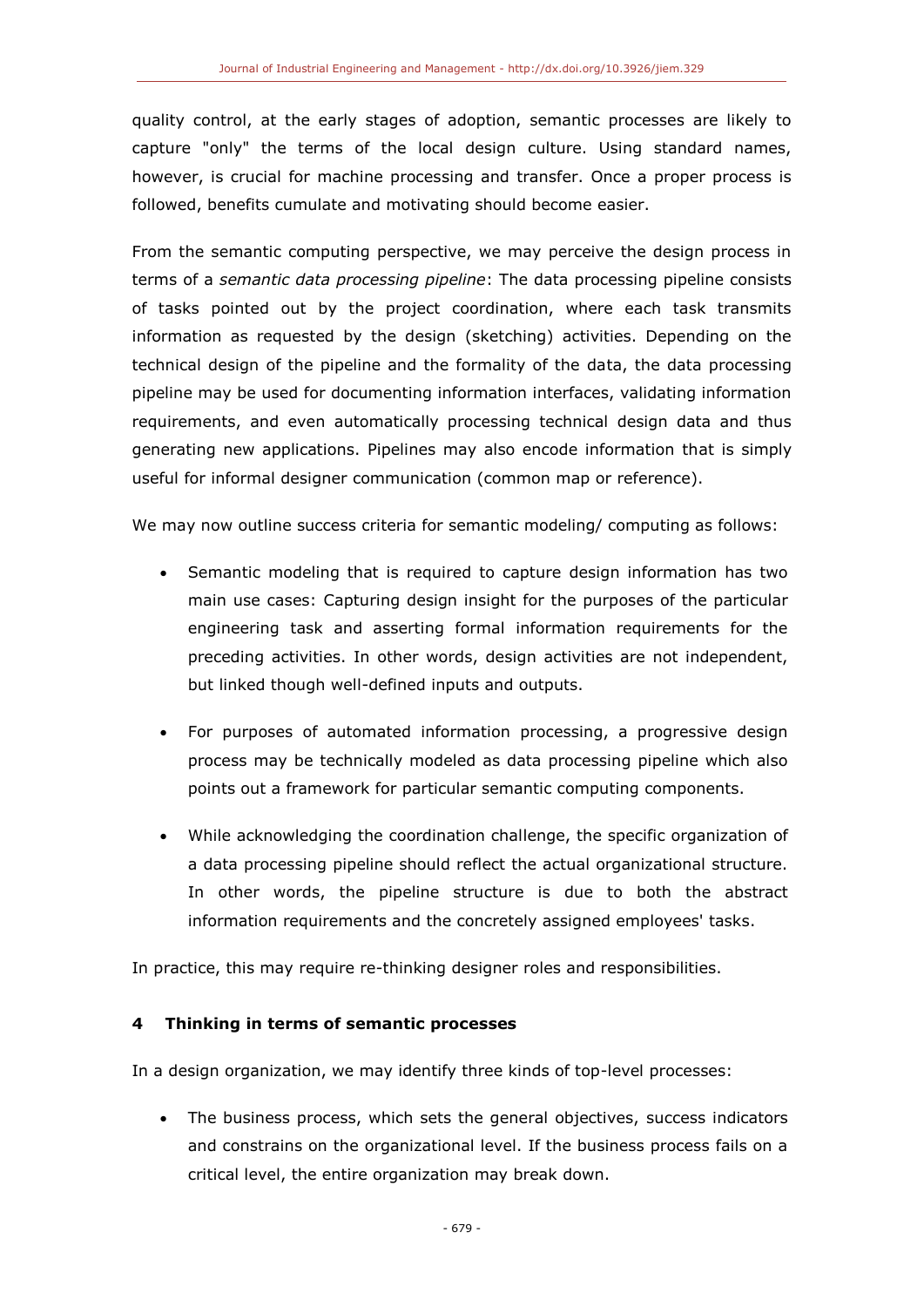- Organizational quality control processes, which among other things define the stereotypical structure of design projects within the organization. This typically includes setting the principles of staffing, process activities and models, documentation practices, tools, project-level progress measures, and organizational learning feedback loops from the completed projects.
- Concrete project processes, which are related to ongoing projects with specific objectives, resources, and timetables. In our case, these are typically engineering design projects for external customers. If the project processes succeed, a learning organization will perform better and is likely to favor the successful project patterns in the future.

Now, semantic process thinking appears both on the level of quality control processes (2) and on the level of concrete project processes (3), within the constraints of the business process (1). In particular, appreciating semantic process thinking on the level of organization quality control (meta) processes requires acknowledging the fact that besides tools, also common project policies and protocols are needed. Further, unless local activity costs are analyzed with respect to global cost savings, there is a risk of trying to (in error) minimize business costs by minimizing each design activity costs individually.

Equipped with this insight, let us then analyze semantic processes on a project level. Assume we would like to generate virtual machine laboratory applications from design information, e.g., prototyping or training purposes. Consider capturing the flow of information in a related machine design process, as depicted in an intuitive example depicted in Figure 1.



Figure 1. An intuitive example of a semantic design process

Clearly, the example is an oversimplification since, e.g., all activities, feedback loops (e.g. negotiating information requests and responsibilities), and internal iterations with sub-activities are not specified. Nevertheless, it helps pinpointing critical properties of the task: Organize work into modules of activities with clear information interfaces, set requirements for critical information to enable fluent information flow and reuse, establish a working culture (and indicators) to support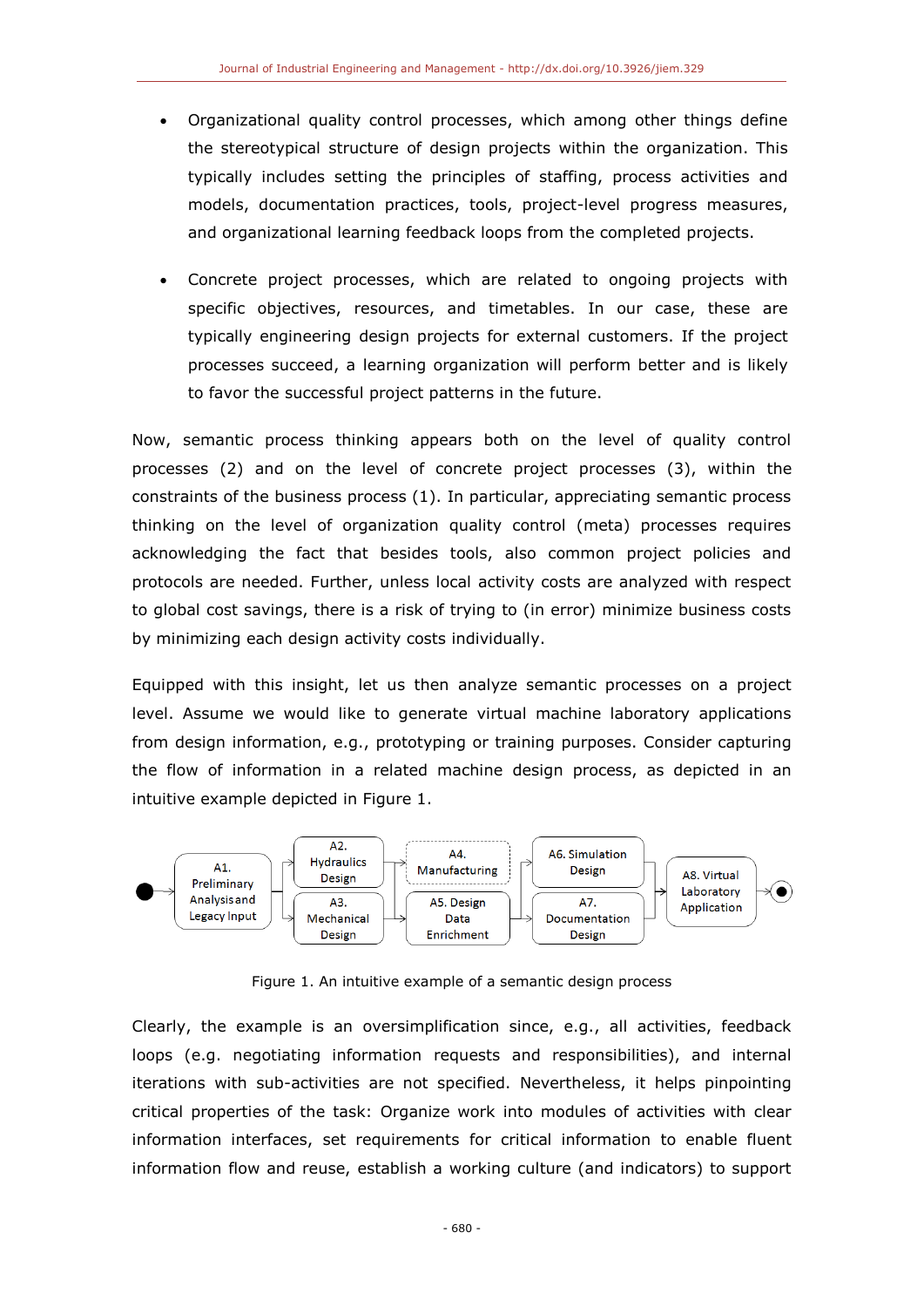rational division of labor, and provide tools to designers both for transforming data, generating applications and for validating the information they produce. (Compare, with requirements-based testing in software engineering as in Sommerville, 2004).

Note that semantics appears here in three complementary roles:

- Designer communication and design process management, e.g., sharing a common terminology and asserting well-formed information requirements.
- Automated data processing, e.g., generating drafts of documentation or simulator models utilizing enriched technical design data with machineprocessable semantics (reusing data provided by the preceding activities).
- Novel end-user applications, e.g., introducing applications that allow endusers to (semantically) search and visualize information based on the welldefined semantic concepts of technical design. (In our case, a complete end-user application includes a semi-automatically generated virtual machine laboratory including interactive, linked simulation models, diagram/3D views, and component catalogues).

Depending on the management objectives, a semantic process may be interpreted informally (a collaboration metaphor for coordination and management), semiformally (intuitive information interfaces and best practices for encoding technical data), or formally (data interfaces with machine-readable semantics for purposes of automated validation and processing). Note that conceptually, the semantic search provides a strong basement for various kinds of end-user applications, also in cases when the query language is not visible to the end-users. The semantic search can also cover the current or the recorded state(s) of the dynamic simulation and the semantic model might be modified dynamically (by run-time update), which opens up interesting analysis, prototyping and training possibilities.

A successful semantic process should have positive learning and cumulative knowledge gain effects within organizations. In brief, this means two things. First, we would like to minimize the "extra" work effort in enriching design data (activity A5 in Figure 1), by increasing the reusability and utility of the actual design data. Second, we would like to increase the volume of good and reusable legacy input from the past projects, establishing a positive information reuse cycle between projects (activity A1 in Figure 1).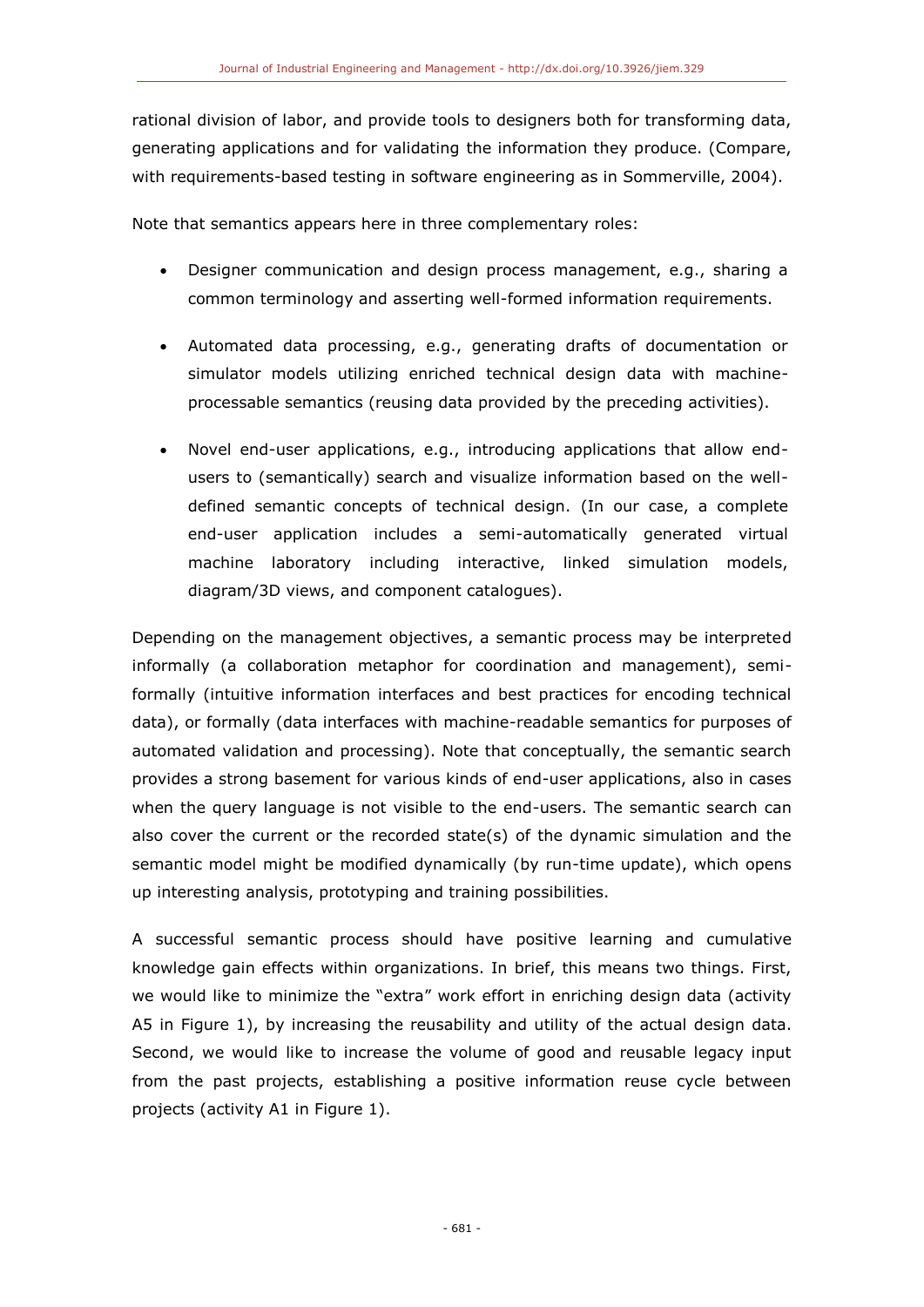#### **4.1 An abstract model of a semantic data processing system**

Let us next focus onto the specific data processing needs of the semantic process.



Figure 2. A semantic data processing system: Activities (A), processing targets (T), communications schemas (C), and information requirement schemas (R)

We define a *semantic data processing system* as a quadruple (A, T, C, R) of (directed, feed-forward) graph of *activities* (A), processing targets (T), communication schemas (C), and information requirement schemas (R). For an example, see Figure 2 above.

We may consider a semantic data processing system as a special kind of data processing pipeline (compare with, e.g., Walsh, Milowski & Thompson, 2010). The graph of activities (A) establishes two data processing roles, indicated with the directed arcs: *information provider* and *information requestor* (or consumer). The graph points out the *critical information paths* of the system: When an activity A<sup>j</sup> requests information from a providing activity  $A_i$  (the graph includes a directed arc from  $A_i$  to  $A_j$ ), processing  $A_j$  as a *processing target*  $T_j$  depends on the activity  $A_i$ .

The *communication schemas* define the basic communication protocols between the directly connected activities. When activity  $A_j$  requests information from a providing activity  $A_i$ , a formal communication schema  $C_{ii}$  may be asserted. This enables validating that  $A_i$  transmits information in a format that  $A_i$  claims to understand. Besides rudimentary structures and references, communication schemas typically introduce shared controlled vocabularies and formal ontologies.

The *information requirement schemas* (Rji) are used for asserting strong, particular information requirements between the directly connected activities to validate the actual information content. This may include, e.g., checking names, instance data, and cardinalities, and performing arbitrary calculated tests. Note that information requirement schemas are typically more activity-specific than communication schemas. For instance, in a certain application one may adopt the policy of using a single communication schema for the whole network (e.g. RDF/cXML) and then assert specific information requirements per activity. Also, asserting information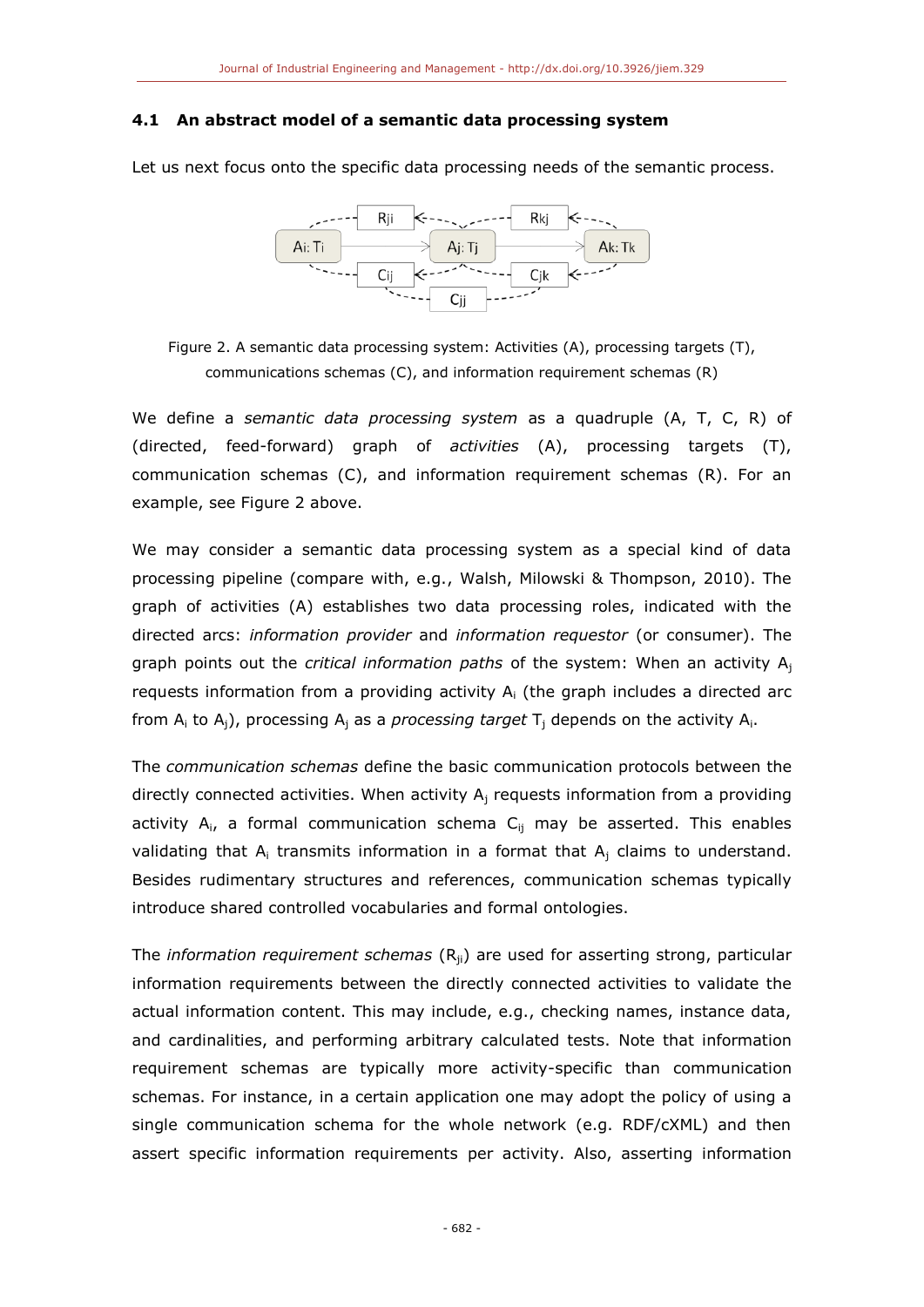requirement schemas typically requires a more expressive schema language than asserting mere communication schemas.



Figure 3. Target processing related to information objects. The arrows represent the transformations of information objects between different activities

An analytical definition of information requirements schemas can be pointed out by organizing the data outputted by an activity A<sub>i</sub> into an explicit set of abstract *information objects*  $a_{ih}$  associated with (semantic) properties  $p_{iht}$ ,  $\{ \langle a_{ih} \rangle, p_{iht} \rangle \}$  (for an illustration, Figure 3). As a consequence, a processing target  $T_i$  may now be perceived as a transformation from the sets of the requested information objects to the set of the provided information objects. This involves both acknowledging the identity of information objects and asserting their properties, where the modeling is due to the actual information requirements.

# **4.2 Semantic modeling for machine design projects**

We may use the term *ontology* to denote an explicit specification of a shared conceptualization. For instance, the classes and instances that are used to describe a machine design might be called ontology. In an abstract treatment, however, the general term ontology should not be confused with a specific knowledge representation language, such as the Web Ontology Language (OWL). In many cases, a less expressive ontology language, such as the SKOS Simple Knowledge Organization Language, RDF Schema, or a even well-designed XML Schema –based markup language, is sufficient. Also, it is possible to interpret some of the formal entailments in applications in a non-orthodox way (Nykänen, 2007).

In engineering, ontologies should be designed with concrete use cases in mind. Following a typical modeling practice (Gómez-Pérez, Fernández-López & Corcho, 2004; Böhms, Leal, Graves & Clark, 2009), we may organize the semantic models related to a semantic process into three layers. These include the top-level management and integration ontologies, various engineering design (domain) ontologies, and specific design (instance) data related to particular design artifacts or products (Figure 4).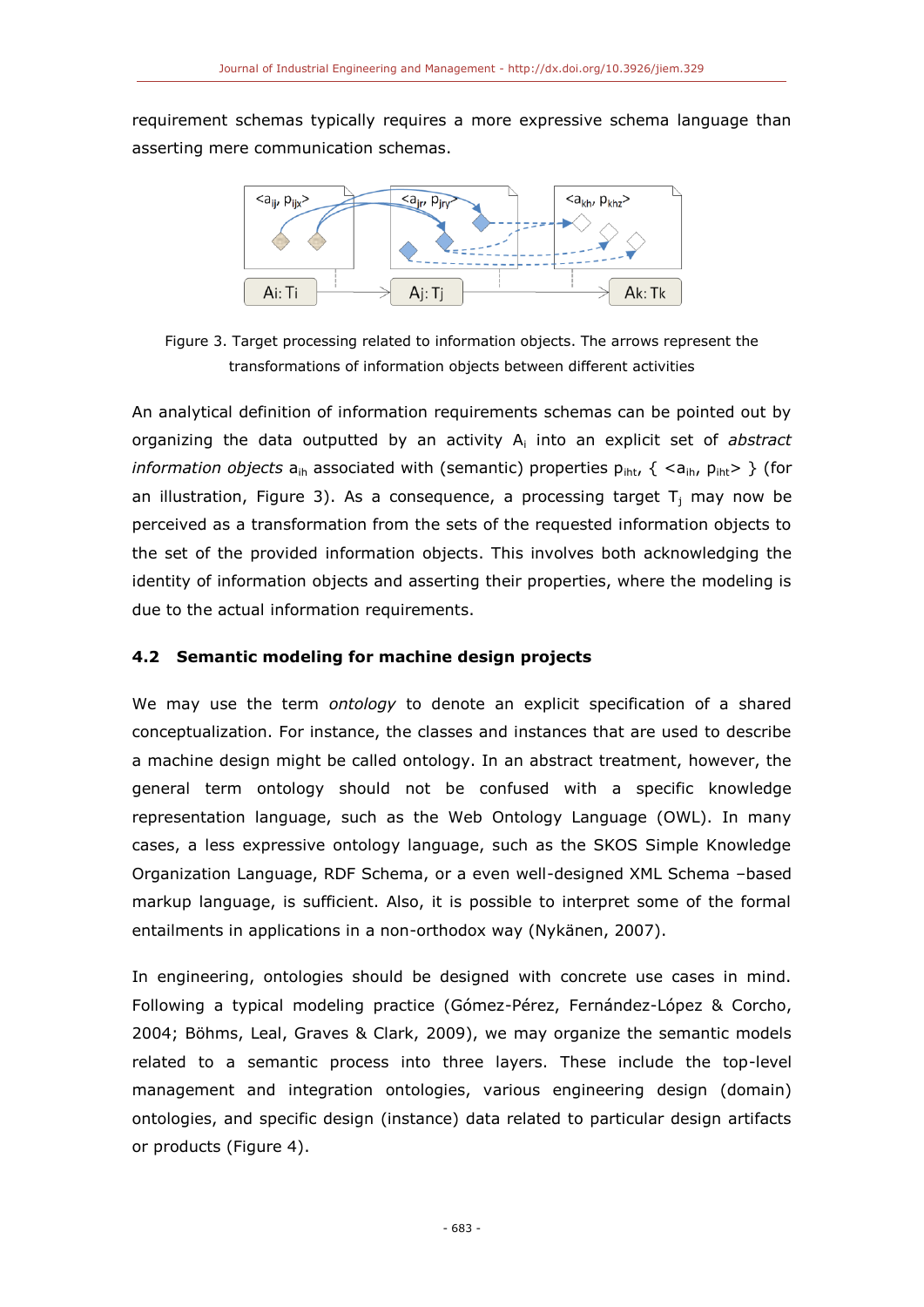

Figure 4. A simplified information architecture for machine design

In brief, the *top-level enterprise ontology* provides the common framework for integrating all data within an organization. The *design project ontology* introduces the concepts of the machine design process, such as phases, activities, objectives, work products, tasks, and roles. It also refers to the *semantic process ontology*, which defines the concepts of a semantic process, including targets, critical information paths, and communication and information requirement schemas. Quite obviously, the information captured by the design project and semantic process ontologies should be aligned. Thus, the semantic process should enable capturing *how* to reach the objectives of the project.

The common *engineering design (domain) ontologies* then provide the concepts to capture the design structures related to, say, mechanical, hydraulics, simulation engineering, and virtual machine laboratories. When a formal formulation of the project deliverables and requirements is needed with respect to some application, the design ontologies might be complemented with *application ontologies*. This might be required for validating project deliverables, or simply translating information to end-user concepts in applications.

Finally, the knowledge elicitation and product modeling layer encodes *information specific to various projects*. This typically includes the instance data that is produced and consumed in project activities, and interpreted with respect to the ontology framework. Note that while all information in the above information architecture is clearly subject to change and needs thus to be properly versioned, it is usually assumed that the daily hands-on design activities mostly modify information on the knowledge elicitation and product modeling layer. In particular, the pace of evolution of the underlying semantic standards is typically much slower than of the given instance data (Nykänen, 2009a).

Of course, on the implementation level, the ontology landscape might be more detailed. For instance, it typically makes sense to organize ontologies into several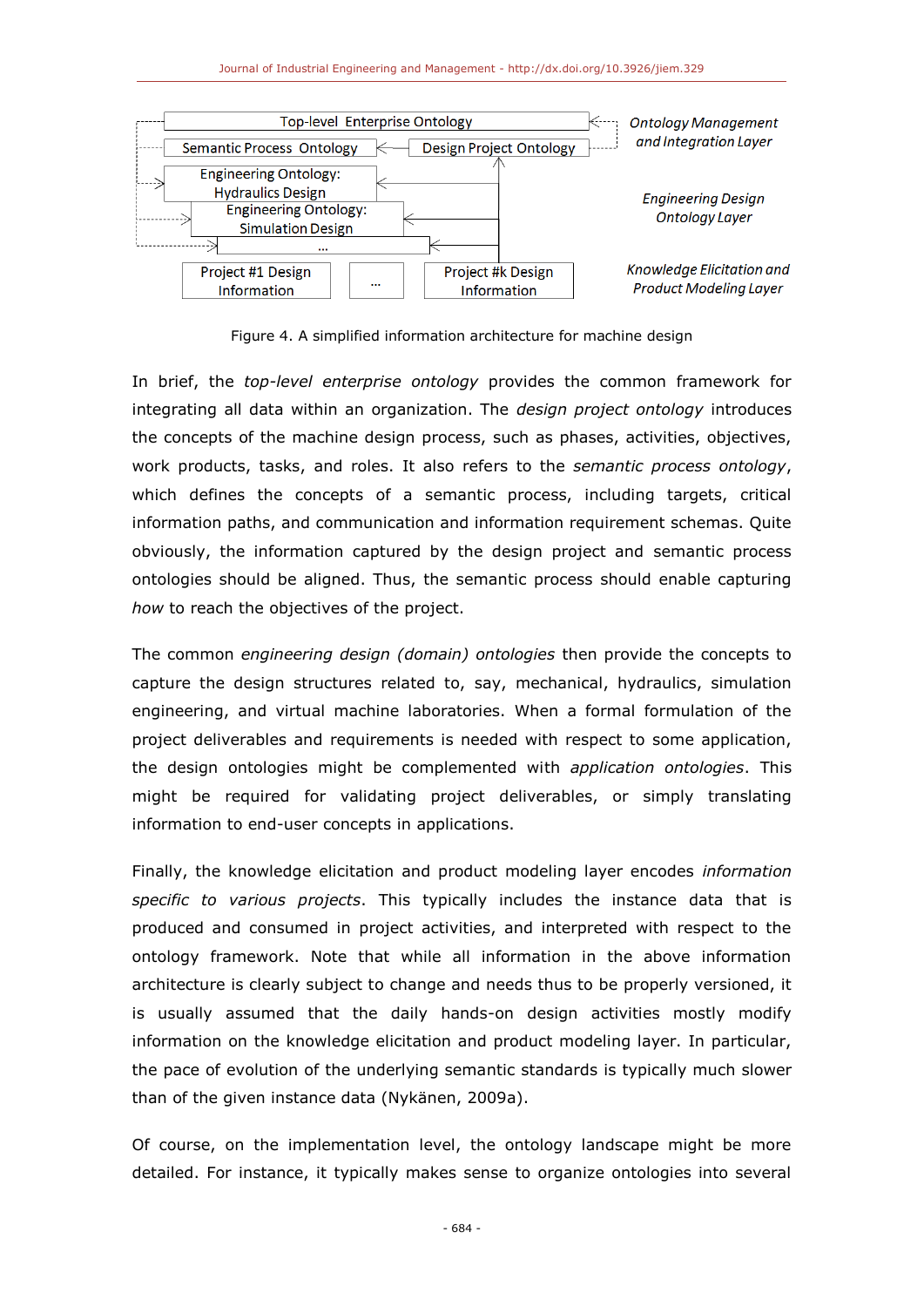modules, e.g. by separating specific constructions from the general-purpose components. Also, separating the top-level enterprise ontology and design project ontology allows extending the design with new ontology components, e.g. related to life-cycle management. In turn, this also suggests complementing product design information with life-cycle information of deployed products. When the overlap between different (3rd party) engineering ontologies becomes problematic, e.g. when the same concept is defined in several places, one may add mapping or translation ontologies, etc.

The above information architecture is linked to semantic data processing pipelines in two major ways. First, the activity and the requirements structure of the semantic data processing pipeline is designed using the concepts of the semantic process ontology and linked with the design project ontology. Second, the communication schemas are designed using the engineering ontologies.

#### **4.3 Notes about implementation**

The basic insight of project management lies in recognizing that teams need to be given a clear goal, educated about the process methods, and providing guidance and tools for successfully applying the methods throughout the project. More formally, abstract semantic processing must be linked with the concrete and welldefined project activities. This boils down to well-defined roles, work products, and tasks: People perform certain activity tasks and are responsible for certain validated work products, in concert with the project timeline and objectives.



Figure 5. Roles, work products, and tasks in a semantic process

Figure 5 captures a more detailed example of the two activities from Figure 1, namely Preliminary Analysis and Legacy Input and Hydraulics Design, and introduces a previously hidden activity: Ontology Modeling. The basic idea is that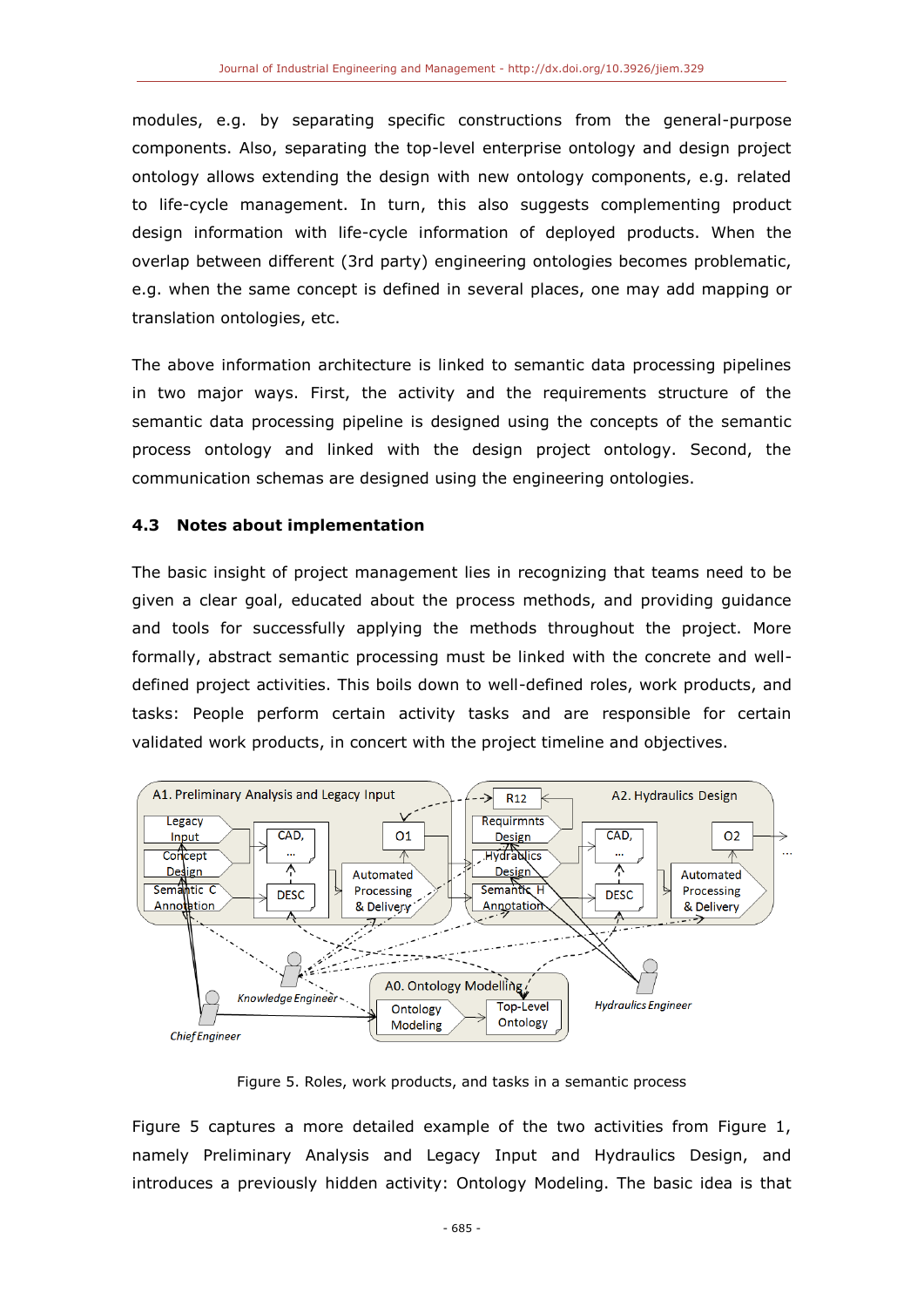three roles are identified (in the scope of the given process fragment): Chief Engineer, Knowledge Engineer, and Hydraulics Engineer. Chief Engineer performs the tasks of Legacy Input identification and Concept Design, and participates in the Ontology Modeling task. Hydraulics Engineer performs the Hydraulics Design task and participates in the Requirements Design task in the Hydraulics Design Activity. Knowledge Engineer performs the tasks of Semantic Annotation, Delivery & Automated Processing, Requirements Design, and Ontology Modeling, in collaboration with the respectful machine design engineers. The identified work products include CAD (etc.) legacy documents, semantic descriptions, formal requirements (as schemas), partially automatically generated activity output documents, and the top-level ontology (etc.). (To make the figure less cluttered, the responsibilities are omitted.)

Perhaps the simplest approach to implement a development process is to model the work breakdown structure and automated data processing in terms of a file system, interpreted with respect to suitable project and semantic process ontologies. In brief, this allows easy versioning of data collaboratively (e.g. with SVN (Apache, 2010a)), applying integrated development environments such as the Eclipse (Eclipse, 2010a), and using general-purpose pipeline data processors such as the Apache Ant (Apache, 2010b) or the Wille Visualisation System (Nykänen, Salonen, Haapaniemi & Huhtamäki, 2008; TUT, 2010). This also allows benchmarking the approach with respect to well-known architectures, such as the Darwin Information Typing Architecture (DITA) (Raaphorst & Johnson, 2007).

Technical semantic modeling may be based on the Semantic Web technologies. Besides the taxonomies for capturing or design cases, we have developed a canonical application profile of RDF/XML called RDF/cXML to capture semantic data in the data processing pipeline. This allows a dual interpretation of data (either XML or RDF interpretation) which means that both XML and RDF schema languages and processing tools are applicable (Nykänen, submitted). Asserting information requirement schemas in ISO Schematron is thus possible. This enables asserting very expressive requirements, even without ontologies in description logic.

Reading data from the legacy file formats requires application-specific adapters. However, the elicitation process involves not only exporting authentic design structures from legacy design systems, but also further describing these structures semantically, when necessary. As a rule of thumb, our application experience suggests that it makes sense to enrich legacy data using relatively simple means: The bottom line is that design practices require that significant structures are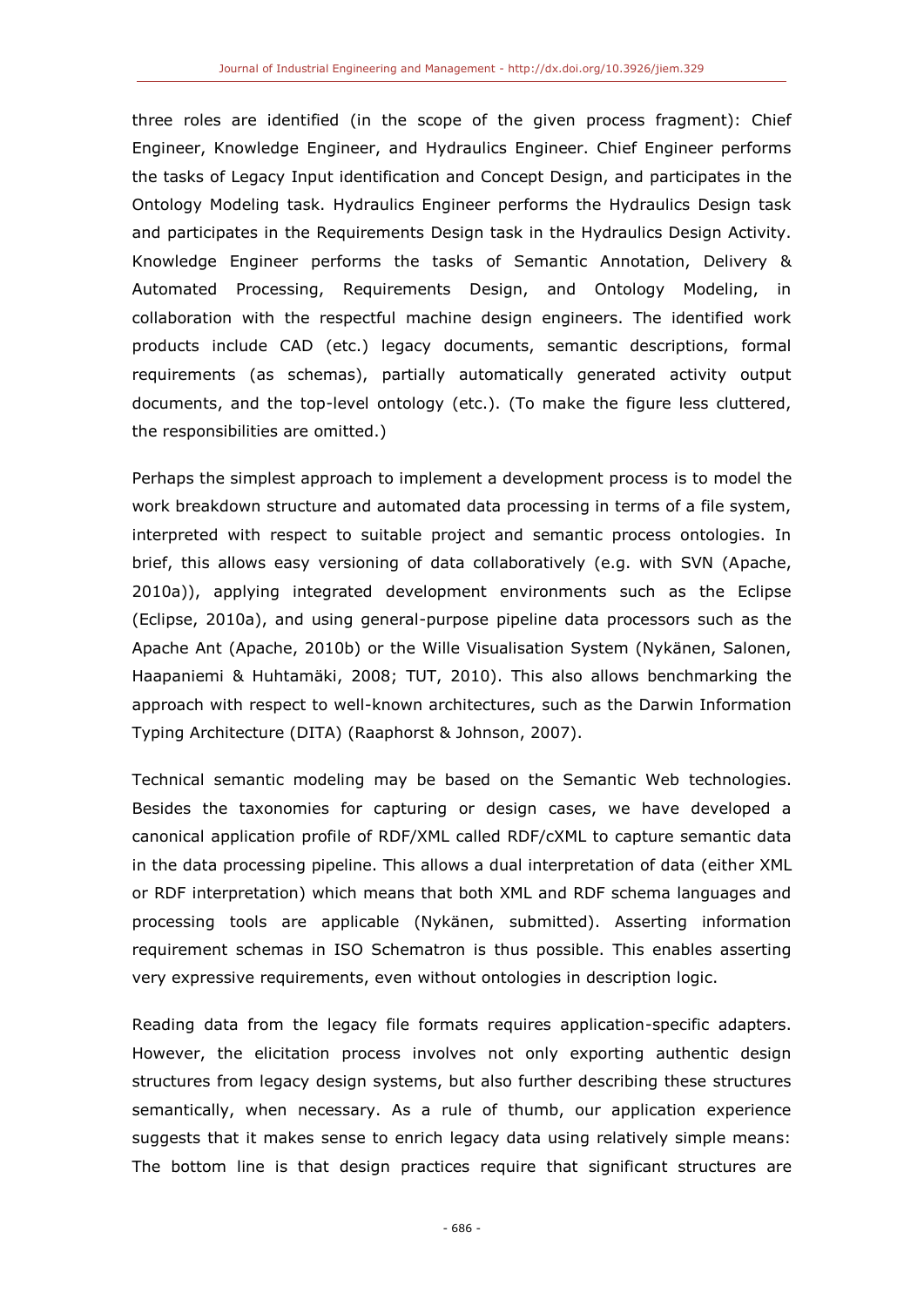appropriately named and grouped for reference. Adding semantic structures to legacy design data (e.g. CAD) makes sense if semantic information can be injected into the editor GUI palette or macro level. A sufficient level of richness of semantic information has been reached when design data, PDM information (etc.), and semantic ontologies can be linked in a programmatic way.

The information requirement schemas provide concrete validation tools for designers, since they allow providing explicit feedback to designers, e.g., as "Your design can be interpreted mechanically only up to 55%", based on an evaluation of related ISO Schematron assertions. However, a major caveat against easily understanding this feedback is that information requirement schemas are typically evaluated with respect to the exported information (in XML), not the editing view in the legacy design system (e.g. a visual CAD graphical user interface).

# **5 A Technical case study**

To demonstrate our approach in practice with specific technologies, we shall next discuss a simple design case using the data provided our industry stakeholders.

#### **5.1 Scope and design**

We received real-world design data of an operator-driven rock drilling machine. This source covers multiple aspects of the machine's design, including hydraulic diagrams, mechanical models and controller-area network (CAN) design. We also had access to previously implemented simulation models of individual machine components. The material was mostly provided in original formats, including confidential reference information (in Vertex HD, CANopen, and PDF formats). We shall next consider a case study based on a restricted subset of the material, with the general objective to semi-automatically generate simulation models from the semantic information present in the hydraulic diagrams. Simulation models for other design domains such as CAN, can be generated similarly.

The pivotal information source was a hydraulic diagram that was created with the Vertex HD hydraulic design software, with added semantic information. The diagram was drawn to model a simplistic, yet fully functional hydraulic system containing the following parts: a cylinder, a control valve, a pressure relief valve, a filter, a tank, a pump and connections (hoses and pipes) between components. In the HD design activity, the full hydraulic diagram was composed by creating copies (instances) of the macros and connecting these macros together with hydraulic volumes (hoses), where volumes are connection lines with type code. Bridging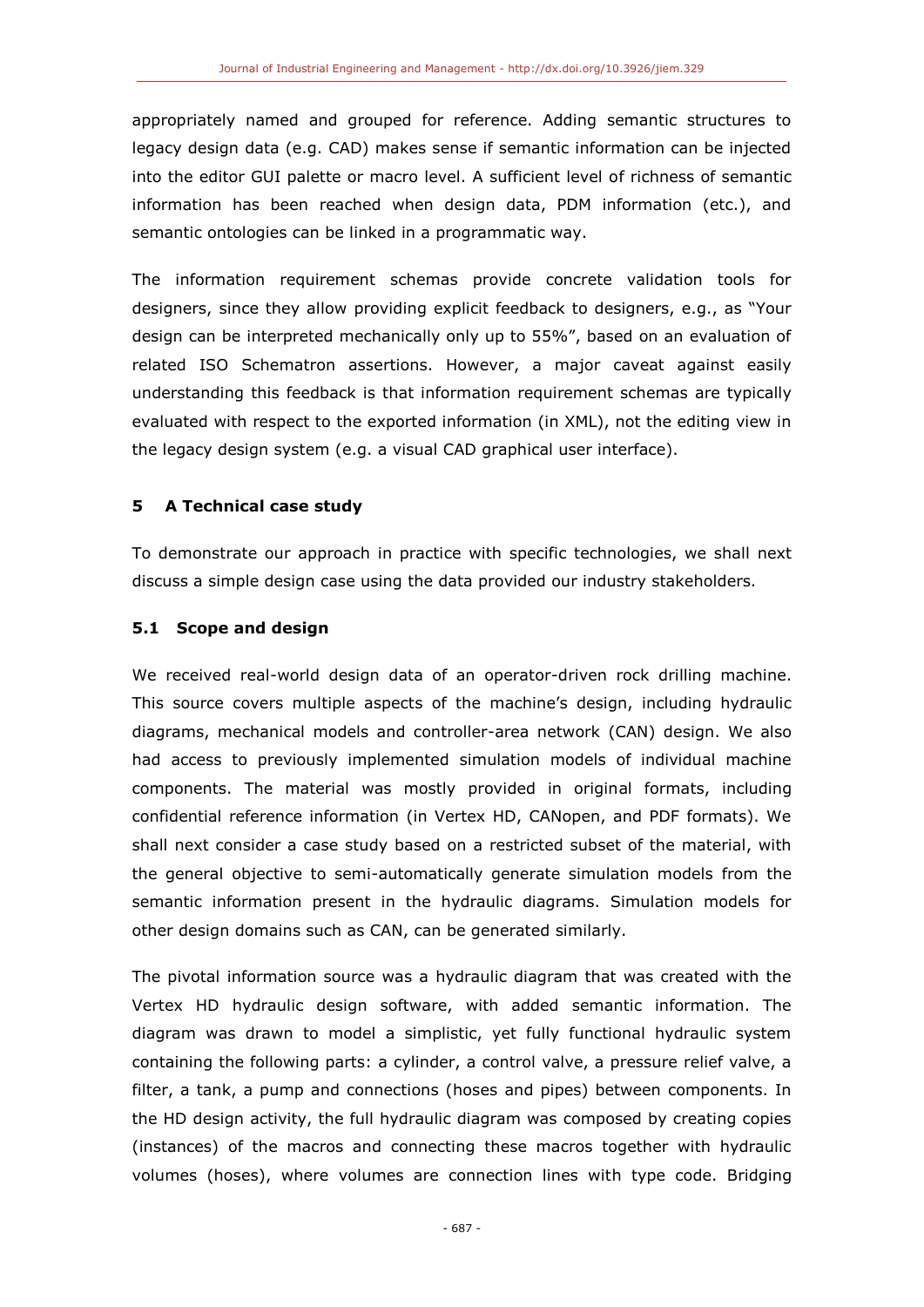different models succeeds only if shared schemas are followed. Thus, since hydraulics designers do not typically follow a formal typing or naming scheme for objects, the names of components and properties needed to be corrected.

In this case, the simulations were to be compiled from a pre-defined library of parameterized simulation models of hydraulic etc. components. In brief, this allowed mapping models with the enriched reusable macros of the CAD drawings. Programmatic access to design information was due exporting well-defined structures from the Vertex HD format using a proprietary SVG adapter, thus providing access to data in relatively simple XML.

| Common Attributes Row 1/7 |           | Cylinder                 |
|---------------------------|-----------|--------------------------|
| Edit Links Show<br>File   |           | Force                    |
| Delete<br>Add             |           | $Port_B$<br>Port_R       |
| Name                      | Value     |                          |
| AreaA                     | 0.03      | $\overline{\phantom{a}}$ |
| stroke                    | 300       |                          |
| D_piston_rod              | 63        |                          |
| D piston                  | 100       |                          |
| Force                     | force     |                          |
| Port_B                    | portBflow |                          |
| Port_A                    | portAflow |                          |

Figure 6. A depiction of a macro with its common attributes in Vertex HD

To provide semantic data about components that could be used in later stage of generation process, we also included common attributes to the CAD drawings. For instance, in a cylinder (Figure 6), common attributes were used to store information about the related area, diameter and different forces that could be later used as parameters in simulation. In production, some of this information should be included to a mechanical model or PDM since it is typically not included in the hydraulics design. However, the information which connects the structure and the semantics of the hydraulic diagram with the structure and semantics of the simulation models, should be part of the semantic processing pipeline definition.

# **5.2 Generating a simulation model**

Once the semantic process of the case study was specified, it pointed out an automated generation process, performed in several steps. First, the hydraulics diagram designed in Vertex HD was first exported from a proprietary format to XML/SVG for further processing. Second, information from the exported SVG was extracted into a canonical form in RDF/cXML:

<!ENTITY semogen "http://www.tut.fi/projects/semogen/" > ...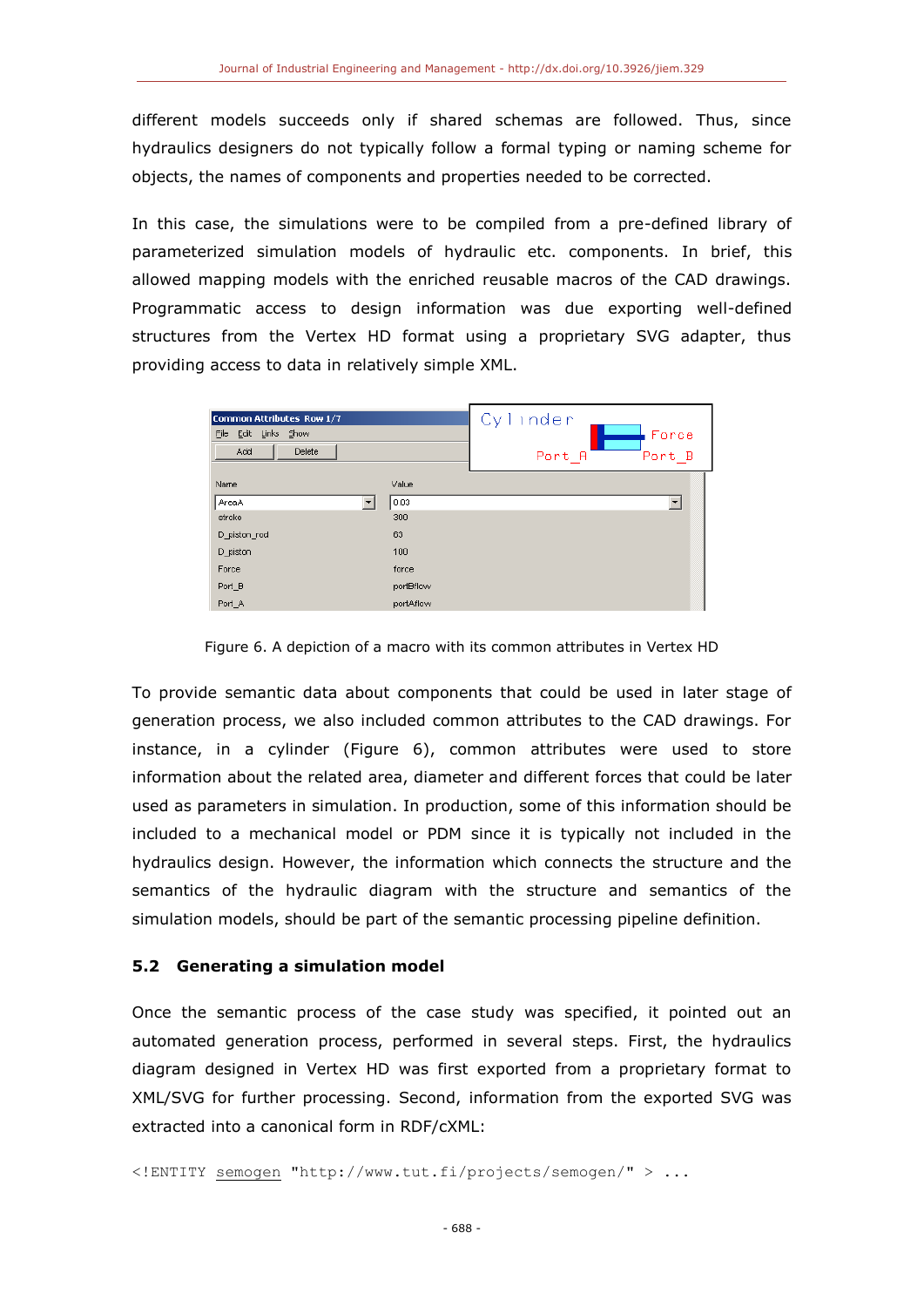```
<rdf:Description rdf:ID="comp-3_21">
  <rdf:type rdf:resource="&semogen;hydraulicCylinder"/>
  <dc:identifier>E3_21</dc:identifier>
  <dc:title>Cylinder</dc:title>
  <semogen:pistonDiameter>100</semogen:pistonDiameter>
  <semogen:hasPort rdf:resource="#port-2_21"/>
  <semogen:hasPort rdf:resource="#port-2_22"/>
  <semogen:hasPort rdf:resource="#port-2_23"/>
</rdf:Description>
<rdf:Description rdf:ID="port-2_21">
  <rdf:type rdf:resource="&semogen;hydraulicPort"/>
  <dc:title>Piston</dc:title>
</rdf:Description>
```
Hydraulic components, ports and their connections (pipes) are modeled as RDF resources with references to a project-scope RDF-based hydraulics schema. Selected common attributes are translated into RDF properties, in order to carry the information objects encoded into design documents into the semantic model.

As a third step in the generation, the templates of component-specific simulation models (selected from the predefined Simulink library), with generation-specific parameters, are linked to the RDF/cXML data. For instance, components typed as hydraulic cylinders are linked to a cylinder template in the schema (e.g. triple *semogen:hydraulicCylinder semogen:hasSimulationModel "cylinder"*).

Finally, a custom generator component (using Apache Ant and Python) was used to output a script that generates the simulation model. In this step component- and instance-specific parameters are also added. For instance, in order to generate the simulation block for the cylinder, the following code can be generated:

```
add block('Semogen/Hydraulics/Cylinder', 'system1/comp-3 21');
set_param('system1/comp-3_21', 'D_piston', 100);
set param('system1/comp-3 21', 'stroke', 300);
```
Connecting signal lines due hydraulic pressure lines can also be added by scripting.

As suspected, the maturity of the resulting Simulink model depends on the wellformedness of the source data. Outside the laboratory environment, it may be tricky to connect signals between Simulink components in a fully automated fashion, since this requires careful book-keeping of names (Figure 7).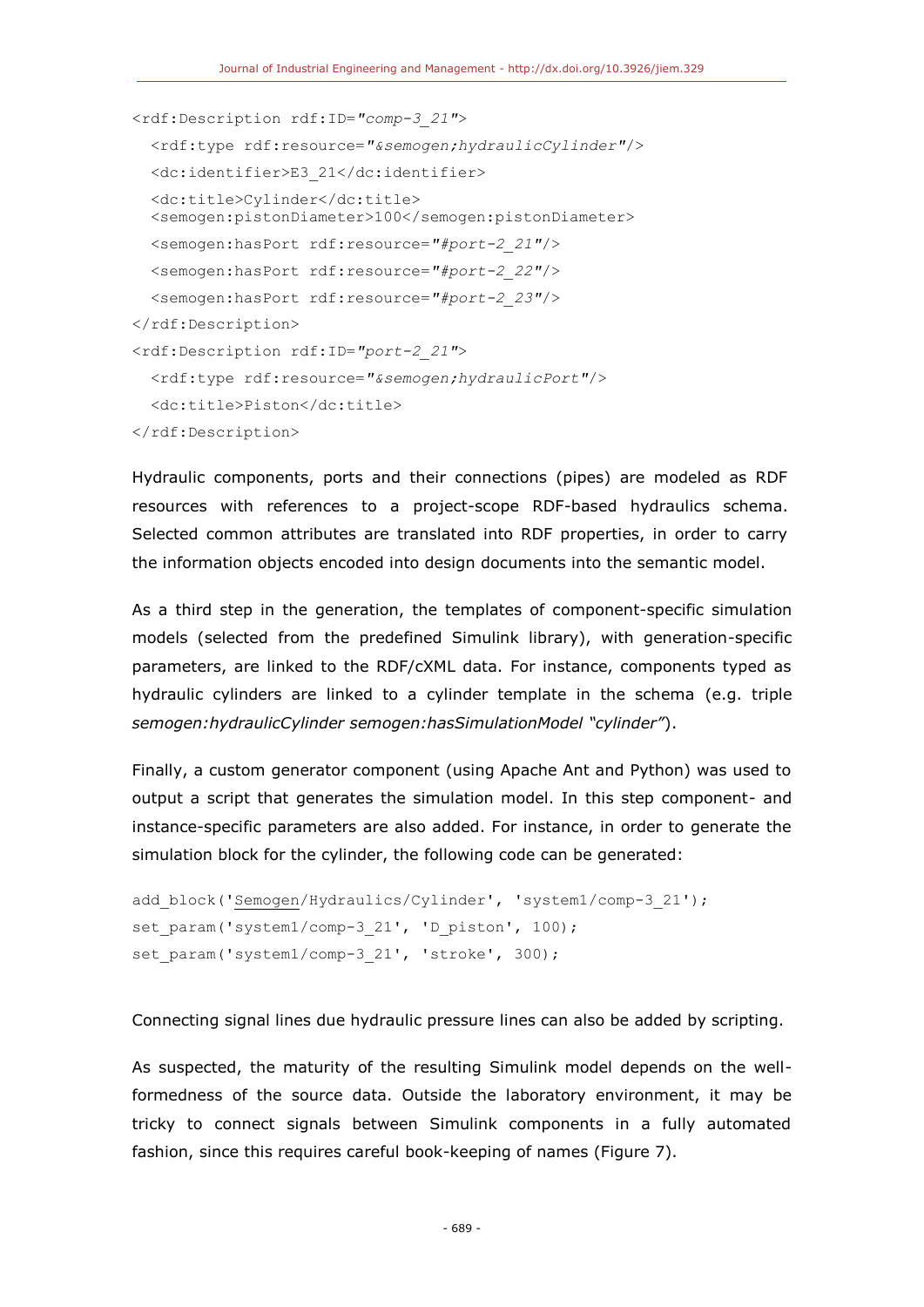

Figure 7. Excerpt of a simulation model in Simulink

However, once the generation pipeline utilizing the semantic process is functional, changing the configuration and the parameters of HD models is relatively easy, and the generation can be quickly recomputed. Designers can also modify the simulation models directly in Simulink. This also provides a natural way to develop new component simulation models, to be added to the library for automatic generation. Note that some of the global properties of the simulation model are partly due to the properties of the individual component models. For instance, an acceptable step size of the global simulation model typically depends on the design of particular simulation component. Once generated, the simulation model does not Simulink since an executable can be generated, including a network interface which provides simulated data for applications, such as browser-based view applications.

# **5.3 Discussion**

While manual engineering is still needed both in the hydraulic diagram design and in design of the simulation components, the above semantic process implementation allows a notable part of the simulation to be automatically generated. As the generation is based on the semantic model, simulation models and the configurations of components can be added in a similar fashion, regardless of their design domain (hydraulics, CAN, mechanics, etc.). We may thus consider the generation application as configuration management problem: Doing things for the "second time" gets much easier since old diagrams may be effectively used as templates, and eventually taken into account in CAD macro design.

With respect to the current (legacy) engineering design processes, some challenges exist. First, rigorous codification of names and structures may require rewriting design macros, and the related features in legacy applications. Second, semantic processes and the generation applications introduce needs for new kind of information that are not explicitly produced in a legacy design process. As a consequence, the designer roles need rethinking (who is responsible to create what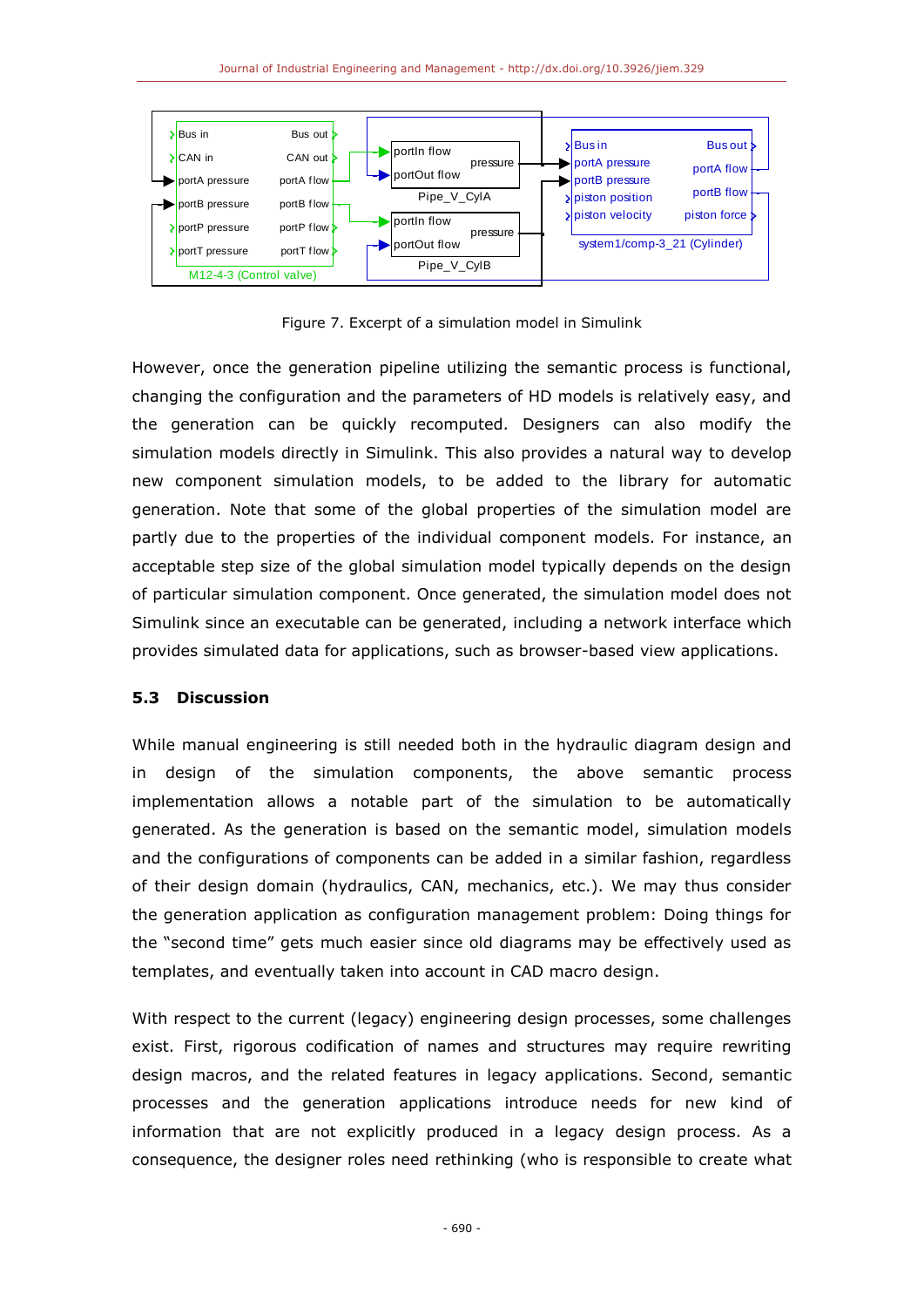information). Also, the information placeholders and tools need to be identified (which tool is used and where the data are stored). In addition, the role of component manufactures as information providers requires rethinking. While it currently does not seem realistic to try to generate simulation models from exact component blueprints, it would still be beneficial to retrieve component data in a precise, semantic form. The challenge, of course, lies in identifying the subtle level of detail in the access to sensitive design information so that enough information is available for purposes of fruitful 3rd-party semantic processing (e.g. generation), but not too much (e.g. for purposes of non-licensed component manufacturing).

Considering the tool chain, it seems that to maximize the amount of automation also the design tools need to evolve. For example, representing semantic structures and performing information validation might be considered as natural properties of CAD and authoring tools. Syntactic and semantic extensibility are also important. In particular, while the use of RDF for data modeling in favor of, e.g., proprietary XMLbased file formats requires some additional work in the beginning, it pays off in the semantic integration and validation applications in the end.

# **6 Conclusion**

In this article we have identified and specified the concept of a semantic process for engineering design. The basic idea is to analyze a design process from the perspective of critical (semantic) information paths, and to establish a rational work break-down model with well-defined information interfaces for validating and processing design information. We have also demonstrated semantic process thinking in terms of a restricted simulation generation use case, which enables rapid prototyping and simulation of machines based on relatively simple sketches. In brief, we believe that semantic process thinking may be widely applied, and that it helps improving and implementing positive learning and concrete design information transfer policies within organizations.

Our work continues in two fronts, studying the issues of particular design applications, and adapting the semantic process model in the context of mainstream process tools. In particular, semantic process thinking should become even more attractive when a complete product life is considered: The machine enduser application/after-sales phase is typically much longer (and profitable) than the design phase. In turn, we expect that this work might also lead into improved industry design process models and novel CAD/CAM/PDM applications.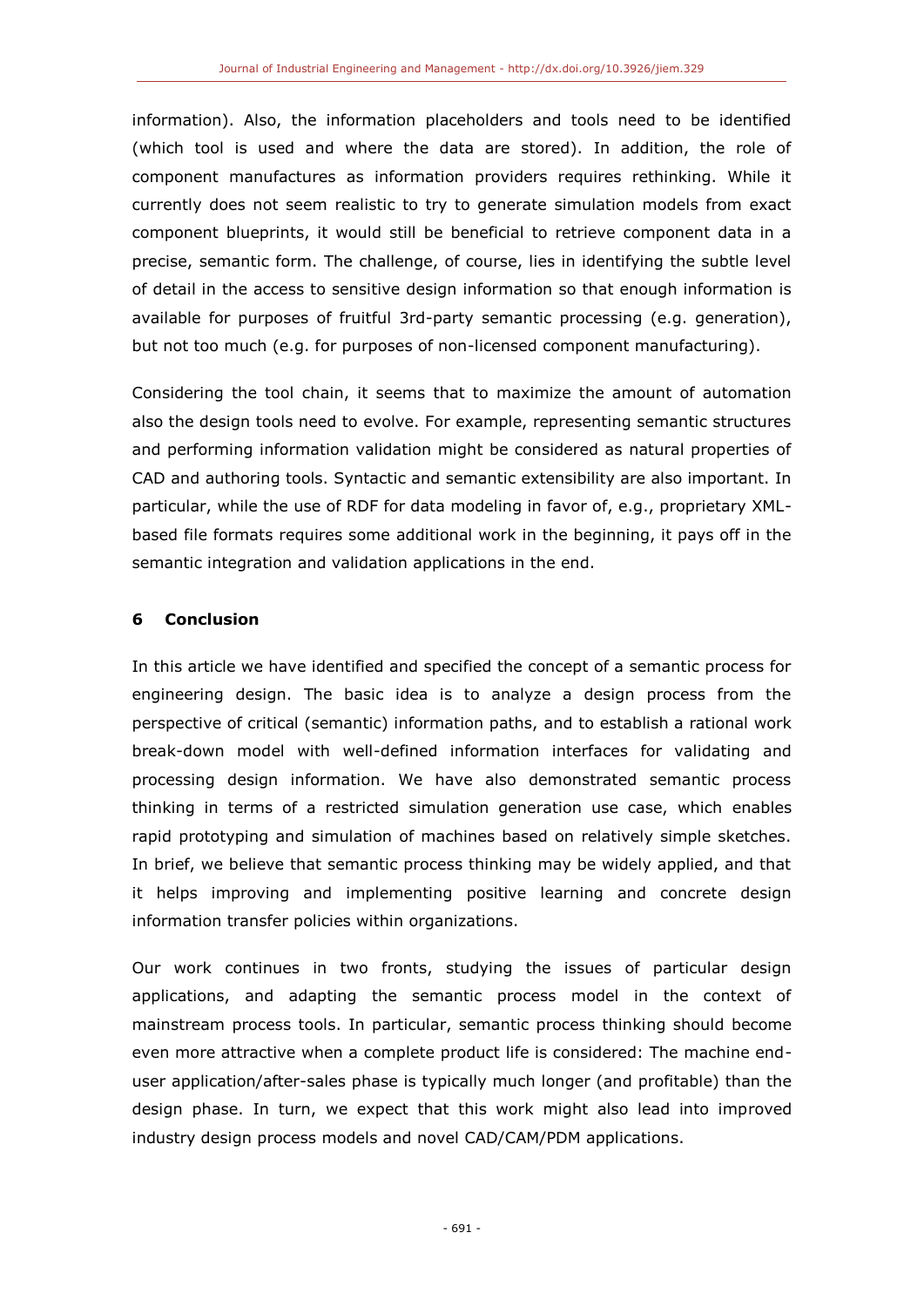In applications, the main challenge lies in managing the inherit complexity of the task, with respect to both coordination and semantic computing. As such, the semantic process may also be simply used as a model for existing process analysis. Regardless of the level of implementation, however, one *must* take both the technical and the social system properties into account. Experience shows that concerns related to personal credit, intellectual property rights, and protection of business-sensitive information lie in the very core of processes, and need to be acknowledged in concrete projects. Indeed, the significance of proper policy management (clear rules for giving and receiving credit) gets typically highlighted in general data sharing systems research (Smith, Seligman & Swarup, 2008).

Besides the particular applications of the Semogen research project, motivation for this work can be found from the broader context of design engineering. According to the Finnish Association of Consulting Firms SKOL (2010), the volume of services of its member companies (mostly industrial and construction) in 2009 was 1.2 billion euros which means a big design business. Manufacturing and design industries, however, are undergoing significant structural changes in industrialized countries. Large companies tend to move manufacturing to countries "close to customers", and/or to countries with cheaper production costs. Design industry will likely follow this trend, and countries (losing jobs) and organizations (losing customers) suffering from globalization need to rethink their strategies. In Finland, a recent national report about digital design/product process points out that 1) "the more challenging design activities" and 2) the design activities that are able to "increase their productivity/extent of value added", are more likely to remain in Finland (Ventä, Taklo & Parviainen, 2007: page 25). Still, it is estimated that up to 15-20% of the (design) services are at risk. Thus, the importance of introducing more powerful methods to design industry must be acknowledged.

#### **Acknowledgements**

This work has been supported by the Technology Industries of Finland Centennial Foundation, and the partners of the Semogen project. We wish to thank both the organizations and the individual experts that have helped us throughout this work.

#### **References**

Airila, M., Pietola, H., & Kuuva, M. (2001). *Smart machines and systems: Recent advances in mechatronics in Finland.* Helsinki University of Technology publications in machine design, 1/2001.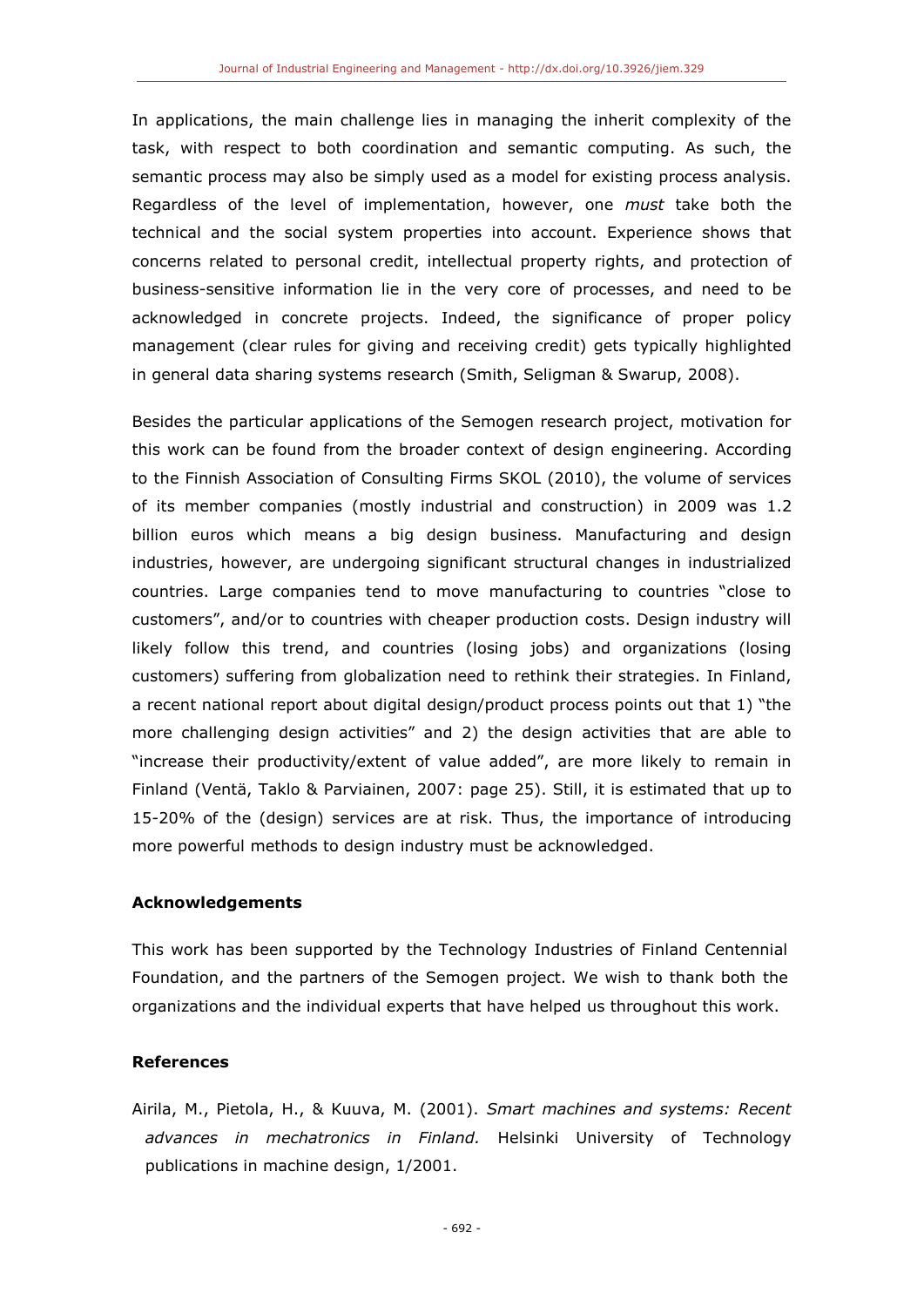- Alanen, J., Vidberg, I., Nikula, H., Papakonstantinou, N., Pirttioja, T., & Sierla, S. (2011). *Engineering data model for machine automation systems engineering data model for machine automation systems*. VTT Tiedotteita – Research Notes 2583.
- Almeida da Silva, M.A, Mougenot, A., Blanc, X., & Bendraou, R. (2010). Towards automated inconsistency handling in design models. *Lecture Notes in Computer Science*, 6051/2010, 348-362.
- Apache (2010a). *Apache subversion home page.* The Apache Software Foundation. <http://subversion.apache.org/> - Accessed 20th December 2010.
- Apache (2010a). *Apache Ant home page.* The Apache Software Foundation. <http://ant.apache.org/> - Accessed 20th December 2010.
- Brandt, S.C., Morbach, J., Miatidis, M., Theißen, M., Jarke, M., & Marquardt, W. (2008). An ontology-based approach to knowledge management in design processes. *Computers & Chemical Engineering*, 32(1-2), 320-342. <http://dx.doi.org/10.1016/j.compchemeng.2007.04.013>
- Böhms, M., Leal D., Graves H., & Clark (Eds.) (2009). Product modelling using Semantic Web Technologies. W3C Incubator Group Report 08 October 2009. <http://www.w3.org/2005/Incubator/w3pm/XGR-w3pm-20091008/> - Accessed 20th December 2010.
- Danilovic, M. & Browning, T.R. (2007). Managing complex product development projects with design structure matrices and domain mapping matrices. *International Journal of Project Management*, 25(3), 300-314. <http://dx.doi.org/10.1016/j.ijproman.2006.11.003>
- Eclipse (2010a). *Eclipse foundation open source community home page.* The Eclipse Foundation. <http://www.eclipse.org/> - Accessed 20th December 2010.
- Eclipse (2010b). *Eclipse process framework project (EPF).* The Eclipse Foundation. <http://www.eclipse.org/epf/> - Accessed 20th December 2010.
- Ellemang, D., & Hendler, J. (2008). *Semantic web for the working ontologist: Effective modeling in RDFS and OWL*. Morgan Kaufmann.
- Gómez-Pérez, A., Fernández-López, M., & Corcho, O. (2004). *Ontological engineering: With examples from the areas of knowledge management, Ecommerce and the semantic web.* Springer, 2004.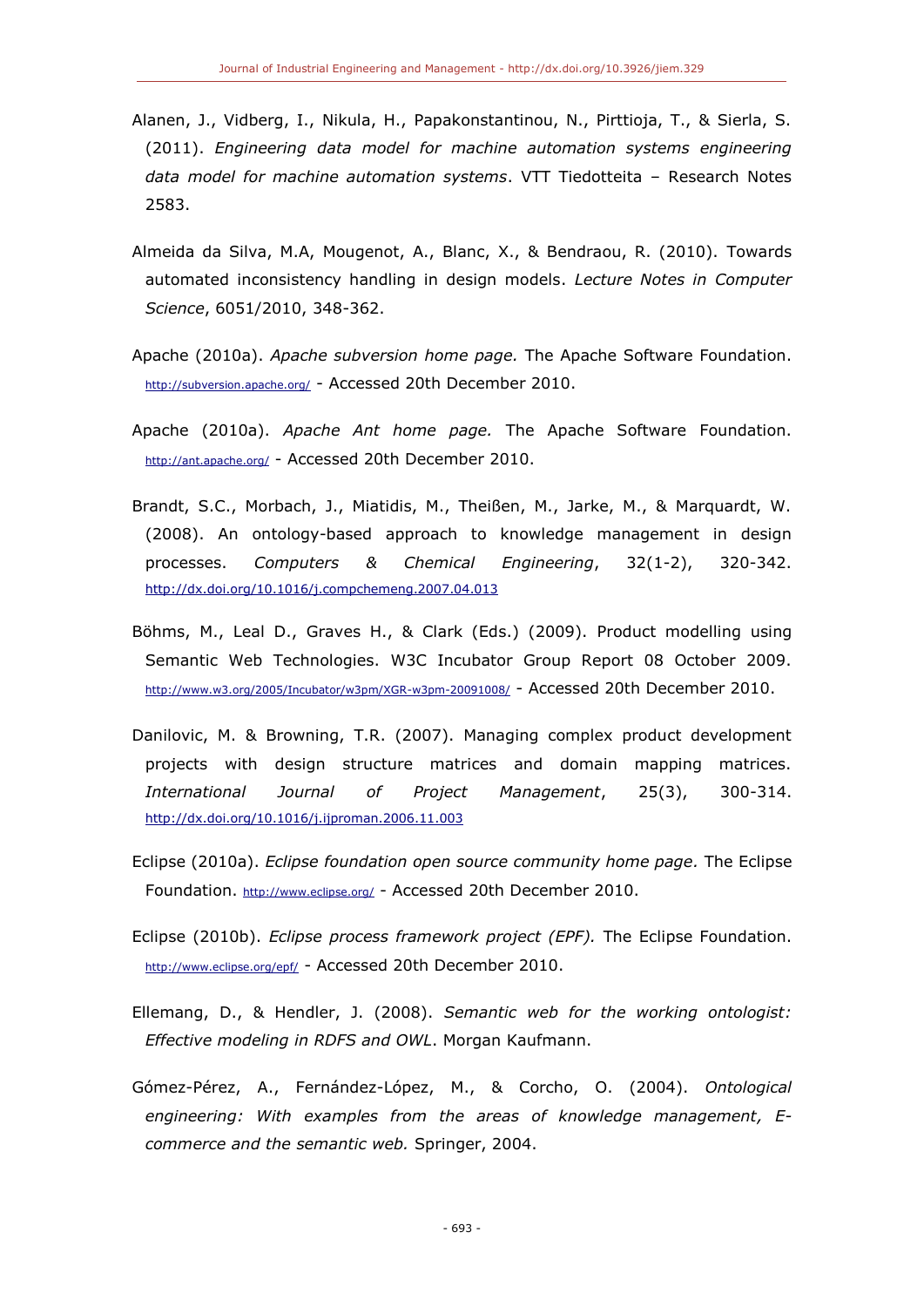- Herrman, J.W. (2010). Progressive design processes and bounded rational designers. *ASME Journal of Mechanical Design*, 132, 1-8. <http://dx.doi.org/10.1115/1.4001902>
- Hislop, D., Lacroix Z, & Moeller G. (2004). *Issues in mechanical engineering design management*. SIGMOD Record, 33(2). <http://dx.doi.org/10.1145/1024694.1024726>
- IJSC (2010). *Home page of the international journal of semantic computing (IJSC).* <http://www.worldscinet.com/ijsc/ijsc.shtml> - Accessed 20th December 2010.
- Järvinen, P., Puolamäki, K., Siltanen, P., & Ylikerälä, M. (2009). *Visual analytics: Final report.* VTT. ISBN 978-951-38-7178-9. <http://www.vtt.fi/publications/index.jsp> - Accessed 20th December 2010.
- Kroll, P., & Kruchten, P. (2003). *The rational unified process made easy: A practitioner's guide to the RUP.* Boston: Addison-Wesley.
- Kroll, P., & Royce, W. (2005). *Key principles for business-driven development.* IBM DeveloperWorks. <http://www.ibm.com/developerworks/rational/library/oct05/kroll/index.html> - Accessed 20th December 2010.
- Lehtonen, M. (Ed.) (2006). *Simulation-based design process of smart machines.* VTT Tiedotteita - Research Notes 2349.
- Leino, T., Koskinen, K.T. & Vilenius, M. (2005). *Modelling of fluid dynamics in water hydraulic seat valve-investigation of pressure distribution.* Proceedings of the 9th Scandinavian International Conference on Fluid Power, *SICFP'05*, Linköping, Sweden, 1-3 June, 2005, 11.
- Lensu, M. (2008). *Mechanical engineering research in Finland 2000-2007.* Publications of the Academy of Finland 5/08, ISBN 978-951-715-698-1.
- Lucko, G., Benjamin, P.C., Swaminathan, K., & Madden, M.G. (2010). *Comparison of manual and automated simulation generation approaches and their use for construction applications*. Proceedings of the 2010 Winter Simulation Conference, Baltimore, USA, 5-8 Dec., 2010. <http://dx.doi.org/10.1109/WSC.2010.5679006>
- Malhotra, M.K, Heine, M.L., & Grover, V. (2001). An evaluation of the relationship between management practices and computer aided design technology. *Journal of Operations Management*, 19(3), 307-333. [http://dx.doi.org/10.1016/S0272-](http://dx.doi.org/10.1016/S0272-6963(00)00063-2) [6963\(00\)00063-2](http://dx.doi.org/10.1016/S0272-6963(00)00063-2)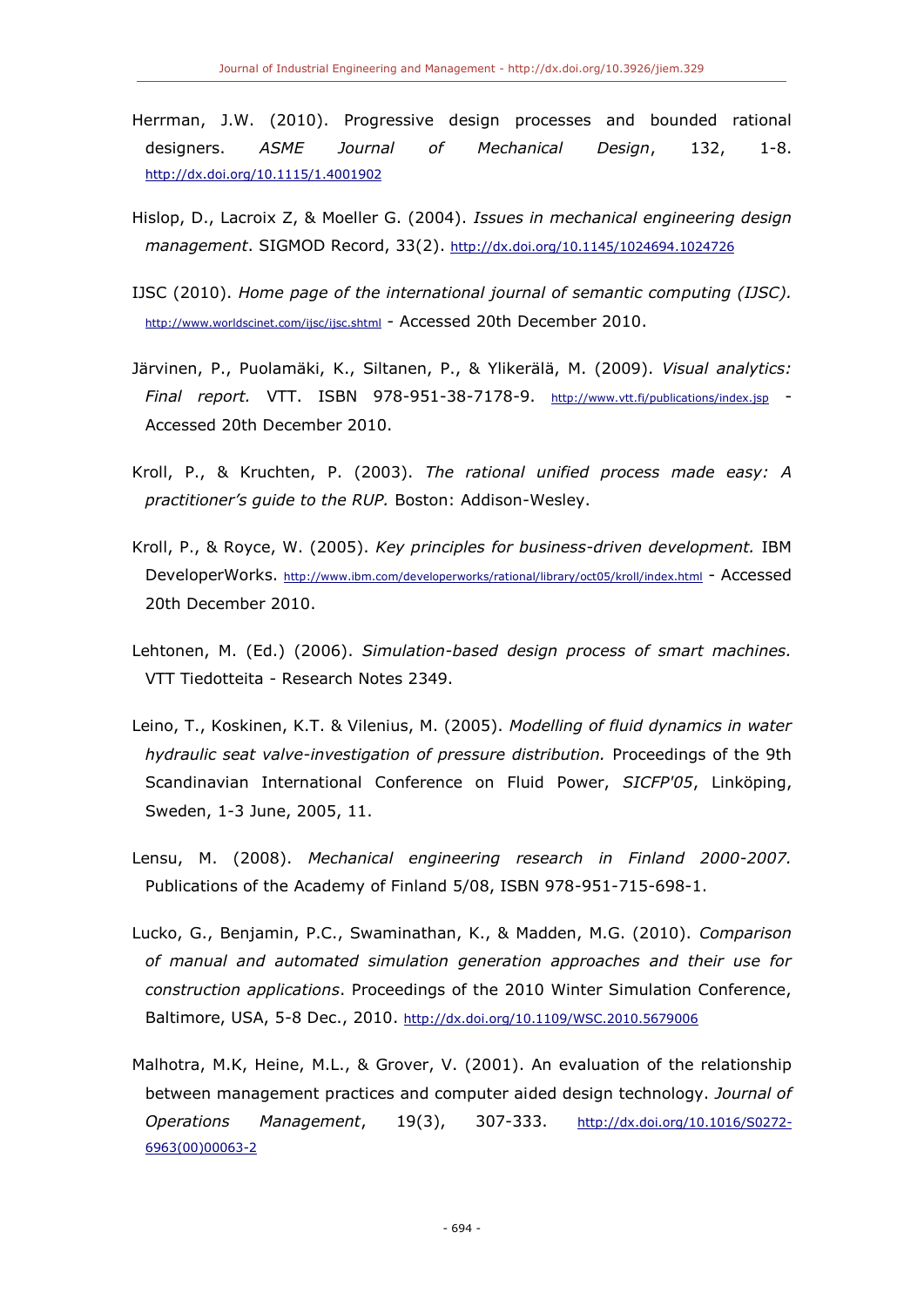- Marquardt, W. & Nagl, M. (2004). Workflow and information centered support of design processes—the IMPROVE perspective. *Computers & Chemical Engineering*, 29(1), 65-82. <http://dx.doi.org/10.1016/j.compchemeng.2004.07.018>
- Markkula, M. (2009). *Automatic Simulation Model Generation for Hydraulic and Mechanical Systems.* Master of Science Thesis (Automation Technology), Tampere University of Technology.
- Markkula, M., Rokala, M., Palonen, T., Alarotu, V., Helminen, M., Koskinen, K.T., Ranta, P., Nykänen, O., & Salonen, J. (2011). *Utilization of the hydraulic engineering design information for semi-automatic simulation model generation*. Proceedings of the twelfth Scandinavian international conference on fluid power, Tampere, Finland, 18-20 May, 2011, 3, 443-457.
- Noran, O.S. (2000). *Business Modelling: UML vs. IDEF.* Griffith University School of Computing and and Information Technology. <http://www.ict.griffith.edu.au/~noran/Docs/UMLvsIDEF.pdf> - Accessed 20th December 2010.
- Norton, R.L. (2008). *Design of machinery: An introduction to the synthesis and analysis of mechanisms and machines,* (4rd Ed.). McGraw-Hill.
- Nykänen, O. (2007). *Interpretation Logics*. Proceedings of the 1st OPAALS conference, Rome, Italy, 26-27 Nov., 2007. [http://matriisi.ee.tut.fi/hypermedia/julkaisut/2007](http://matriisi.ee.tut.fi/hypermedia/julkaisut/2007-nykanen-ilogics.pdf) [nykanen-ilogics.pdf](http://matriisi.ee.tut.fi/hypermedia/julkaisut/2007-nykanen-ilogics.pdf) - Accessed 20th December 2010.
- Nykänen, O., Salonen, J., Haapaniemi, M., & Huhtamäki, J. (2008). *A Visualisation system for a peer-to-peer information space*. Proceedings of OPAALS 2008, Tampere, Finland, 7-8 Oct., 2008, 76-86.
- Nykänen, O. (2009a). Semantic Web for evolutionary peer-to-peer knowledge space. In Birkenbihl, K., Quesada-Ruiz, E., & Priesca-Balbin, P. (Eds.) Monograph: Universal, Ubiquitous and Intelligent Web. UPGRADE, *The European Journal for the Informatics Professional*, X(1), February 2009, ISSN 1684-5285, CEPIS & Novática. <http://www.upgrade-cepis.org/issues/2009/1/upgrade-vol-X-1.html> - Accessed 20th December 2010.
- Nykänen, O. (2009b). *Understanding data via an RRS in RDF/XML*. Proceedings of the IADIS International Conference Applied Computing 2009, Rome, Italy, 19-21 Nov, 2009, vol. I, ISBN 978-972-8924-97-3.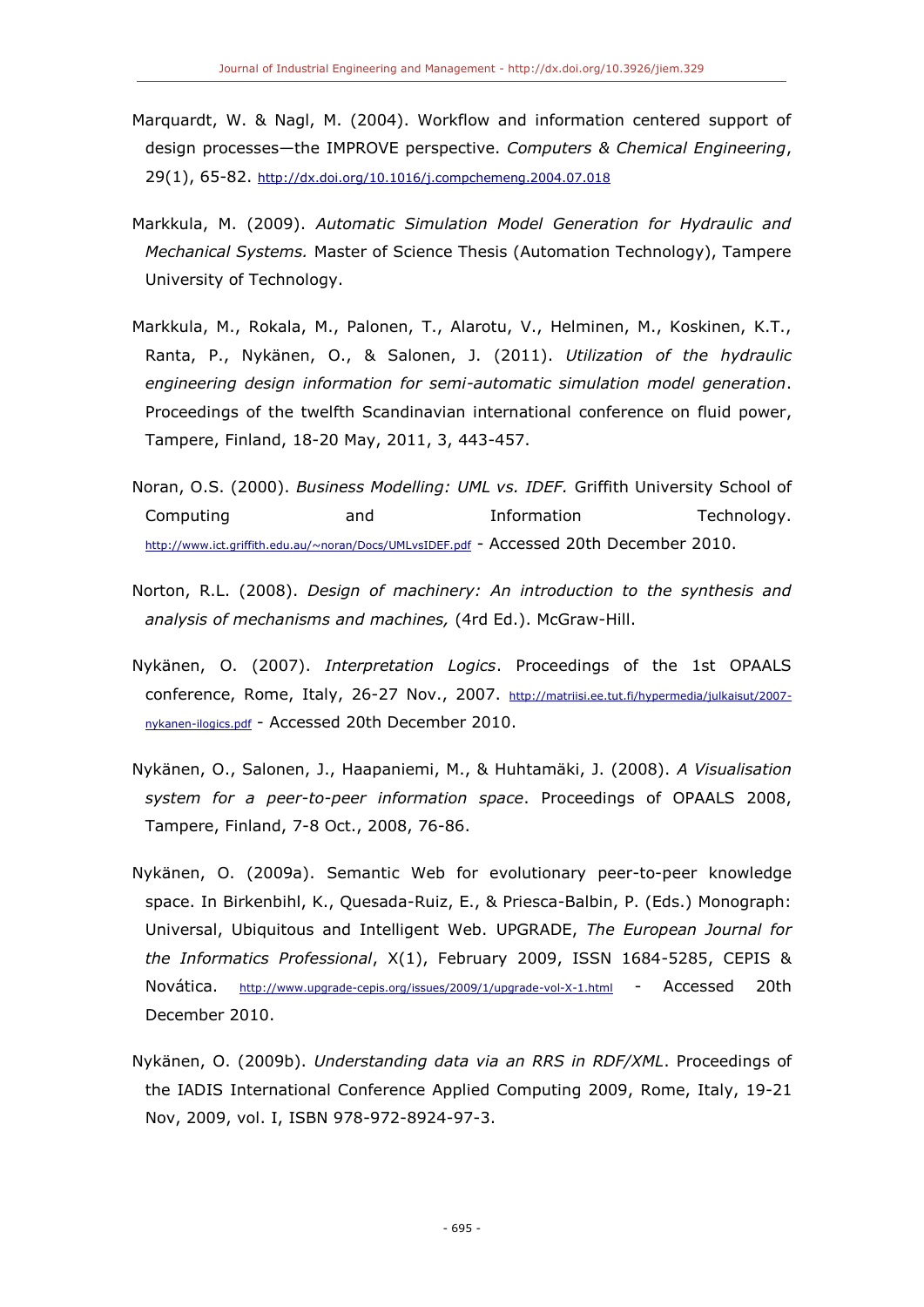- Nykänen, O. (Submitted). *RDF in Canonical XML (RDF/cXML): A Canonical, Backward Compatible RDF Serialization Syntax in XML*. The 10th International Semantic Web Conference, Bonn, Germany, 23-27 Oct., 2011.
- OASIS (2007). *Web Services Business Process Execution Language Version 2.0: Primer.* OASIS. [http://www.oasis-open.org/committees/tc\\_home.php?wg\\_abbrev=wsbpel](http://www.oasis-open.org/committees/tc_home.php?wg_abbrev=wsbpel) - Accessed 20th December 2010.
- OMG (2008). *Business process model and notation, V1.1.* Object Management Group. <http://www.omg.org/spec/BPMN/1.1/PDF/> - Accessed 20th December 2010.
- Pahl, G., & Beitz, W. (1996). *Engineering design - A systematic approach, (*2nd Ed.). London: Springer.
- Palonen, T., Leino, T., Koskinen, K.T., Ranta, P., Punki, J., & Mäkelä, T. (2007). *TI: Learning environment for training the forest machine mechanics.* Proceedings of the tenth Scandinavian international conference on fluid power, Tampere, Finland, SICFP'07, 21-23 May, 2007, 69-83.
- Raaphorst, A., & Johnson, R. (2007). *DITA Open toolkit user guide* (3rd Ed.). DITA open toolkit project, OASIS. <http://dita-ot.sourceforge.net/doc/ot-userguide131/xhtml/index.html> - Accessed 20th December 2010.
- Ramana, K.V. & Rao, P.V.M. (2004). Data and knowledge modeling for designprocess planning integration of sheet metal components. *Journal of Intelligent Manufacturing*, 15(5), 607-623. <http://dx.doi.org/10.1023/B:JIMS.0000037711.00532.38>
- Ramani, K., Ramanujan, D., Bernstein, W.Z., Zhao, F., Sutherland, J., Handwerker, C., Choi, J.K., Kim, H. & Thurston, D. (2010). Integrated sustainable lifecycle design: A review. *Journal of Mechanical Design*, 132(9), 1-15. <http://dx.doi.org/10.1115/1.4002308>
- Ranta, P. (2005). Metsäkonesimulaatio-opetus kehittyy hiljaisen tiedon avulla. In Muttonen, J. (Eds.) *ITK'05, Missä pedagogiikka? Interaktiivinen tekniikka koulutuksessa -konferenssi*, Aulanko, Hämeenlinna 20-22.4.2005. Hämeen kesäyliopiston julkaisuja, sarja B.
- SFS (2008). *SFS-KÄSIKIRJA 174-3 / Technical documentation. Part 3: Preparation of drawings, diagrams, parts lists and instructions.* Suomen Standardoimisliitto SFS Ry. ISBN 978-952-5650-55-6.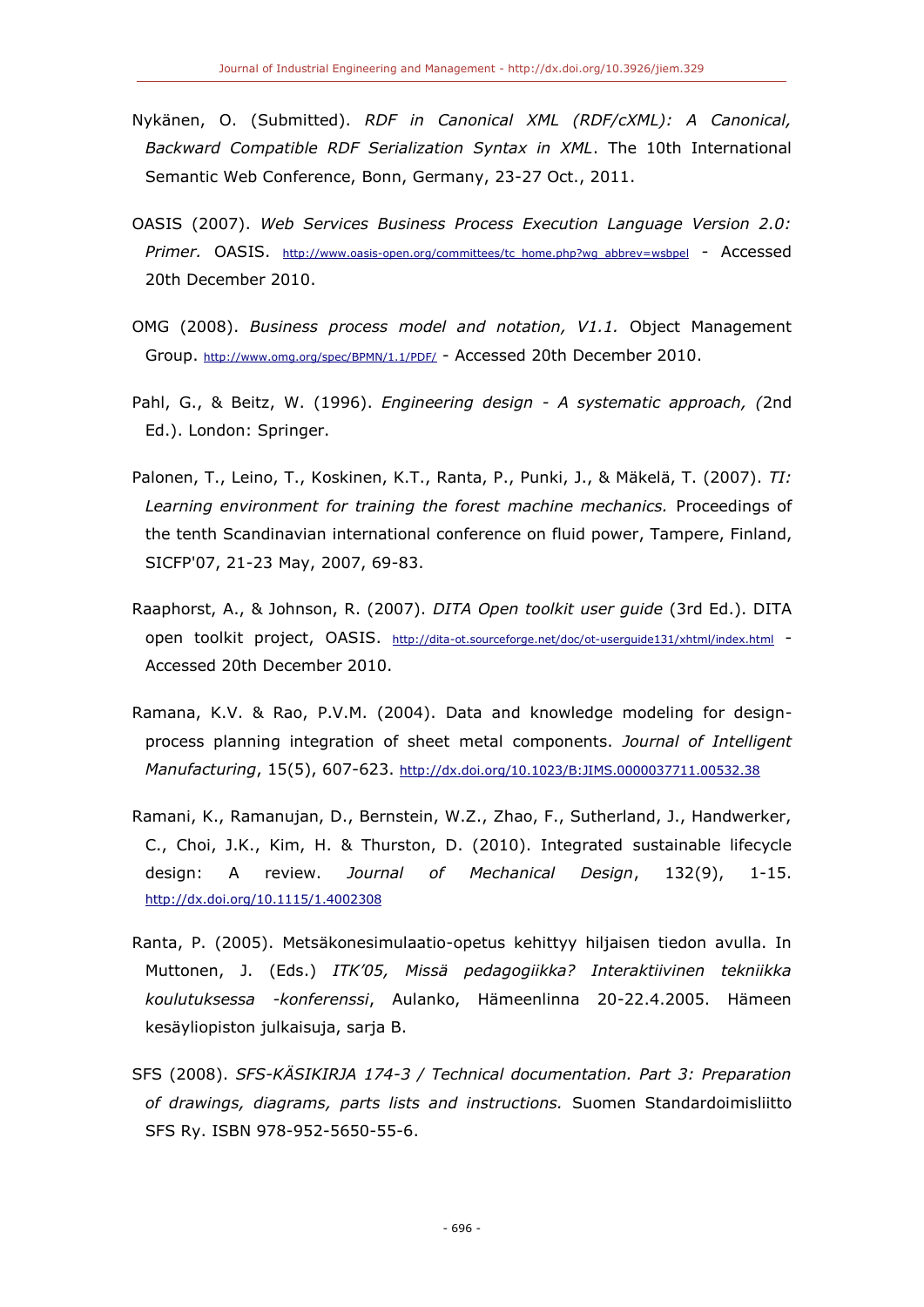- SKOL (2010). *SKOL Visio (Kesäkuu 2010).* Suunnittelu- ja konsulttitoimistojen liitto SKOL ry. ISSN 1457-9073.
- Smith, K., Seligman, L., & Swarup, V. (2008). Everybody share: The challenge of data-sharing systems. *IEEE Computer Magazine*, September 2008.

Sommerville, I. (2004). *Software Engineering* (7th Ed.). UK: Addison-Wesley.

- Tekes (2008). *Masina – Koneenrakennuksen teknologiaohjelma 2002-2007, loppuraportti.* Tekes 4/2008. [http://www.tekes.fi/fi/document/42730/masina\\_loppuraportti\\_pdf](http://www.tekes.fi/fi/document/42730/masina_loppuraportti_pdf) -Accessed 20th December 2010.
- Tekes (2010). *Home page of the tekes digital product process programme 2008–* 2012. Tekes. <http://www.tekes.fi/programmes/dtp> - 20th December 2010.
- Troussier, N., Pourroy, F., Tollenaere, M., & Trebucq, B. (1999). Information structuring for use and reuse of mechanical analysis in engineering design. *Journal of Intelligent Manufacturing,* 10, 61-71. <http://dx.doi.org/10.1023/A:1008968514421>
- TUT (2010). *Home Page of the Wille Visualisation System.* Tampere University of Technology. <http://wiki.tut.fi/Wille/WebHome> - Accessed 20th December 2010.
- Ventä, O., Takalo, J., & Parviainen, P. (2007). *Digitaalinen tuoteprosessi. (Selvitysraportti Ver 17.8.2007).* Tekes – the finnish funding agency for technology and innovation.
- Virta, P., Aaltonen, J., Koskinen, K.T., & Vilenius, M. (2009). *Experiences on the condition monitoring of military aircraft hydraulic systems.* Proceedings of the sixth international conference on condition monitoring and machinery failure prevention technologies, Dublin, Ireland, 23-25 June, 2009.
- W3C (2010). *Home Page of the W3C semantic web activity.* World Wide Web Consortium. <http://www.w3.org/2001/sw/> - Accessed 20th December 2010.
- Walsh, E., Milowski, A., & Thompson, H.S. (2010). *XProc: An XML pipeline*  language. W3C Recommendation 11 May 2010. <http://www.w3.org/TR/xproc/> - Accessed 20th December 2010.
- Zhang, W.Y., & Yin, J.W. (2008). Exploring semantic web technologies for ontologybased modeling in collaborative engineering design. *International Journal of*